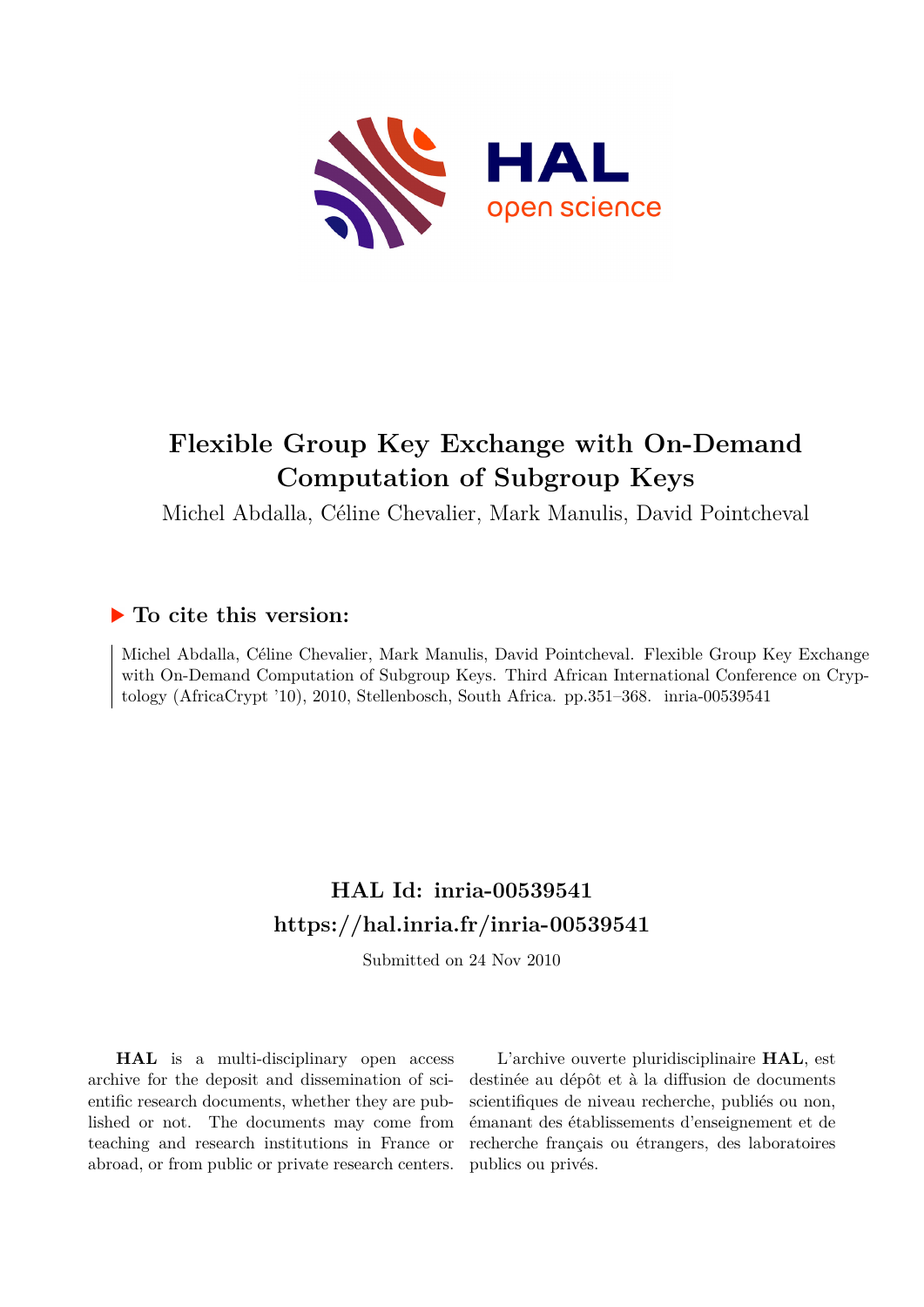This is the full version of the extended abstract which appears in Africacrypt '10  $(3 - 6$  may 2010, Stellenbosch, South Africa) D. Bernstein and T. Lange Eds., Springer-Verlag, LNCS 6055, pages 351–368.

# Flexible Group Key Exchange with On-Demand Computation of Subgroup Keys

Michel Abdalla<sup>1</sup>, Céline Chevalier<sup>2</sup>, Mark Manulis<sup>3</sup>, and David Pointcheval<sup>1</sup>

<sup>1</sup> École Normale Supérieure, CNRS-INRIA, Paris, France <sup>2</sup> Telecom ParisTech, Paris, France <sup>3</sup> Cryptographic Protocols Group Department of Computer Science, TU Darmstadt & CASED, Germany mark@manulis.eu

Abstract. Modern multi-user communication systems, including popular instant messaging tools, social network platforms, and cooperative-work applications, offer flexible forms of communication and exchange of data. At any time point concurrent communication sessions involving different subsets of users can be invoked. The traditional tool for achieving security in a multi-party communication environment are group key exchange (GKE) protocols that provide participants with a secure group key for their subsequent communication. Yet, in communication scenarios where various user subsets may be involved in different sessions the deployment of classical GKE protocols has clear performance and scalability limitations as each new session should be preceded by a separate execution of the protocol. The motivation of this work is to study the possibility of designing more flexible GKE protocols allowing not only the computation of a group key for some initial set of users but also efficient derivation of independent secret keys for all potential subsets. In particular we improve and generalize the recently introduced GKE protocols enabling on-demand derivation of peer-to-peer keys (so called GKE+P protocols). We show how a group of users can agree on a secret group key while obtaining some additional information that they can use on-demand to efficiently compute independent secret keys for any possible subgroup. Our security analysis relies on the Gap Diffie-Hellman assumption and uses random oracles.

# 1 Introduction

Despite more than 20 years of research (see surveys in [5, 28]), group key exchange (GKE) protocols are still far from being widely used in practice, especially if one compares to two-party key (2KE) exchange protocols which found their deployment in various standards and daily applications. Among the main reasons for this limited spectrum of applications is the fact that GKE protocols are rather complex, costly to implement, and not versatile enough. Modern communication platforms, including diverse instant-messaging tools and collaborative applications, allow their users to communicate and exchange data within almost any subset of participants. Had classical GKE protocols been deployed in this multi-user environment, then every new communication attempt would require a different execution of the GKE protocol. This constraint is anchored in the design rationale behind existing GKE protocols. A possible improvement would be to design more flexible GKE protocols, which would not only provide their participants with the group key but would also leave space for the efficient computation of secret keys for use within any subset of the original group.

Recently, Manulis [27] suggested flexible GKE protocols allowing for a secure combination of two communication forms: secure communication within a group and secure communication amongst any two parties from the group. In particular, he designed GKE protocols enabling on-demand derivation of peer-to-peer (p2p) keys, denoted GKE+P, which provide any pair of participants with an independent secure p2p key in addition to the common group key. The main ingredient of GKE+P constructions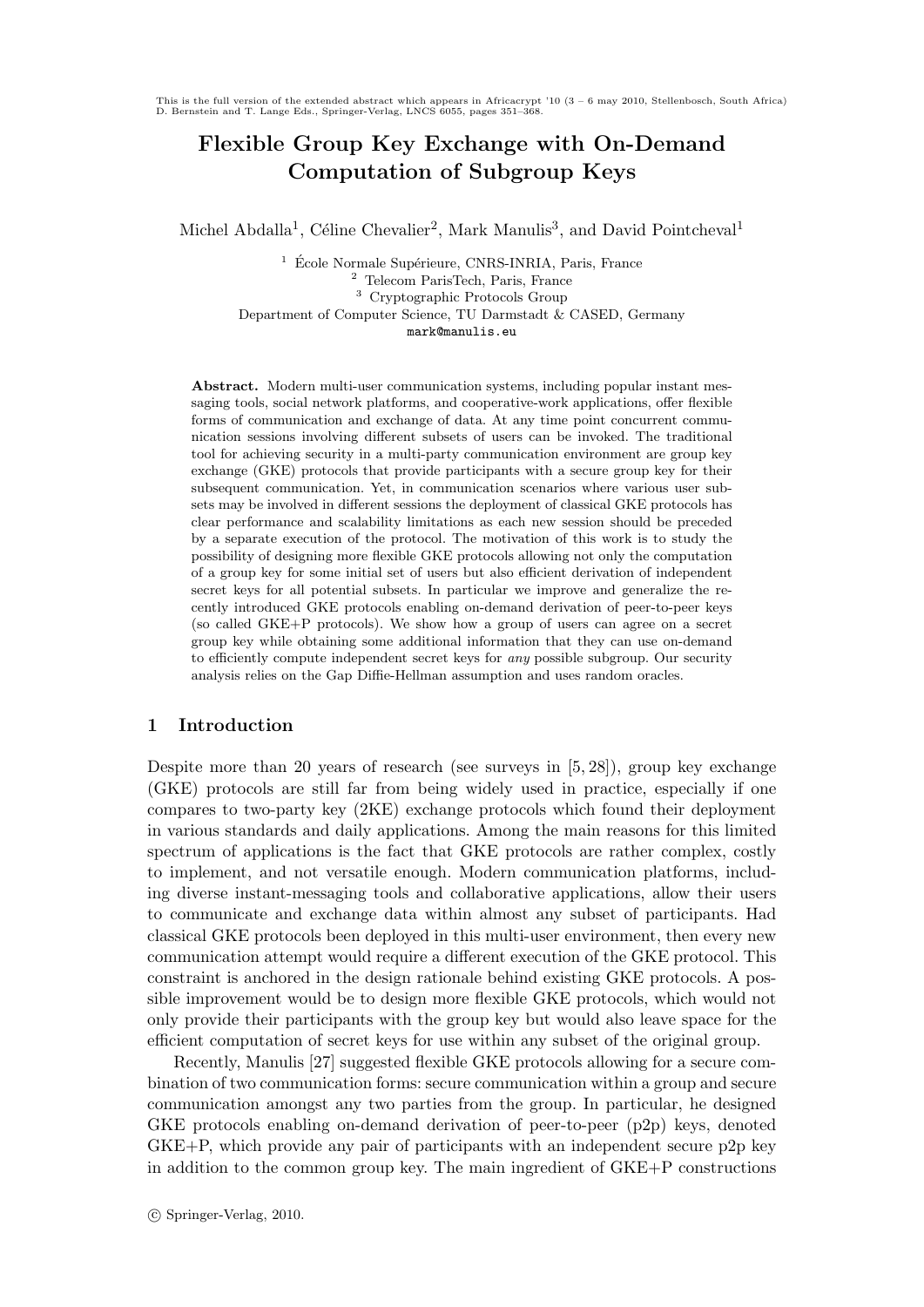in [27] is the parallel execution of the classical Diffie-Hellman key exchange (PDHKE) protocol [17] and, in particular, the user's ability to re-use the same value  $g^x$  in the computation of group and p2p keys, where g is a generator and x is the private user's exponent.

Building on this, we investigate the even more generalized and flexible approach — the extension of GKE protocols with the ability to compute an independent session key for any possible subgroup of the initial GKE participants. Similar to [27], we are interested in solutions which would allow the derivation of the subgroup keys in a more efficient way than simply running an independent session of a GKE protocol for each subgroup. GKE protocols enriched in this way, which we denote GKE+S, would allow the combination of different forms of secure communication. For example, a single file deposited in a file sharing network or broadcasted to the group may contain documents encrypted for the whole group and different attachments encrypted for different subgroups.

The required independence between different key types imposes further security challenges on GKE+S protocols: The classical GKE security requirement concerning the secrecy of the group key with respect to the external parties (typically called AKE-security [8, 22]) should now be preserved even if some subgroup keys leak, and the independence of any subgroup key implicitly requires us to handle (collusion) attacks from parties that are external to that subgroup but internal to the preliminary computation process of the common group key or to a different subgroup with membership overlap. As a result, the specification of the adequate security requirements for GKE+S protocols with respect to these threats appears to be an interesting task from a formal point of view.

The protocols being considered in this paper are all based on the well-studied Burmester-Desmedt (BD) group key exchange protocol [13]. Interestingly, Manulis [27] had shown that, if users try to use the same exponents in the computation of group and p2p keys in the original BD protocol, then the AKE-security of p2p keys could no longer be guaranteed. In this work, we illustrate how a small modification of the original BD protocol suffices to obtain a secure GKE+P protocol. Interestingly, this modification of the original BD protocol only applies to the computation steps and leaves the communication complexity unchanged. In particular, our GKE+P protocol has better overall complexity than those proposed in [27]. After presenting our new GKE+P protocol, we show how to extend it into a secure GKE+S protocol. Our GKE+S protocol requires only one additional communication round for setting up any subgroup key as opposed to the two-round communication that one would need to compute a subgroup key via an independent protocol execution.

#### 1.1 Related Work

Security of key exchange protocols is usually defined with the requirement of Authenticated Key Exchange (AKE) security; see [3, 14, 15, 26] for the 2KE case and [8, 10, 18, 21, 22] for the GKE case. AKE-security models the indistinguishability of the established session group key with respect to an active adversary treated as an external entity from the perspective of the attacked session. The signature-based compilation technique by Katz and Yung [22] (see also the work by Bresson, Manulis, and Schwenk [12]) can be used to achieve AKE-security for GKE protocols that already provide such indistinguishability but with regard to the passive attacks only. Besides AKE-security some security models for GKE protocols (e.g. [10, 11, 18, 21]) define optional security against insider attacks.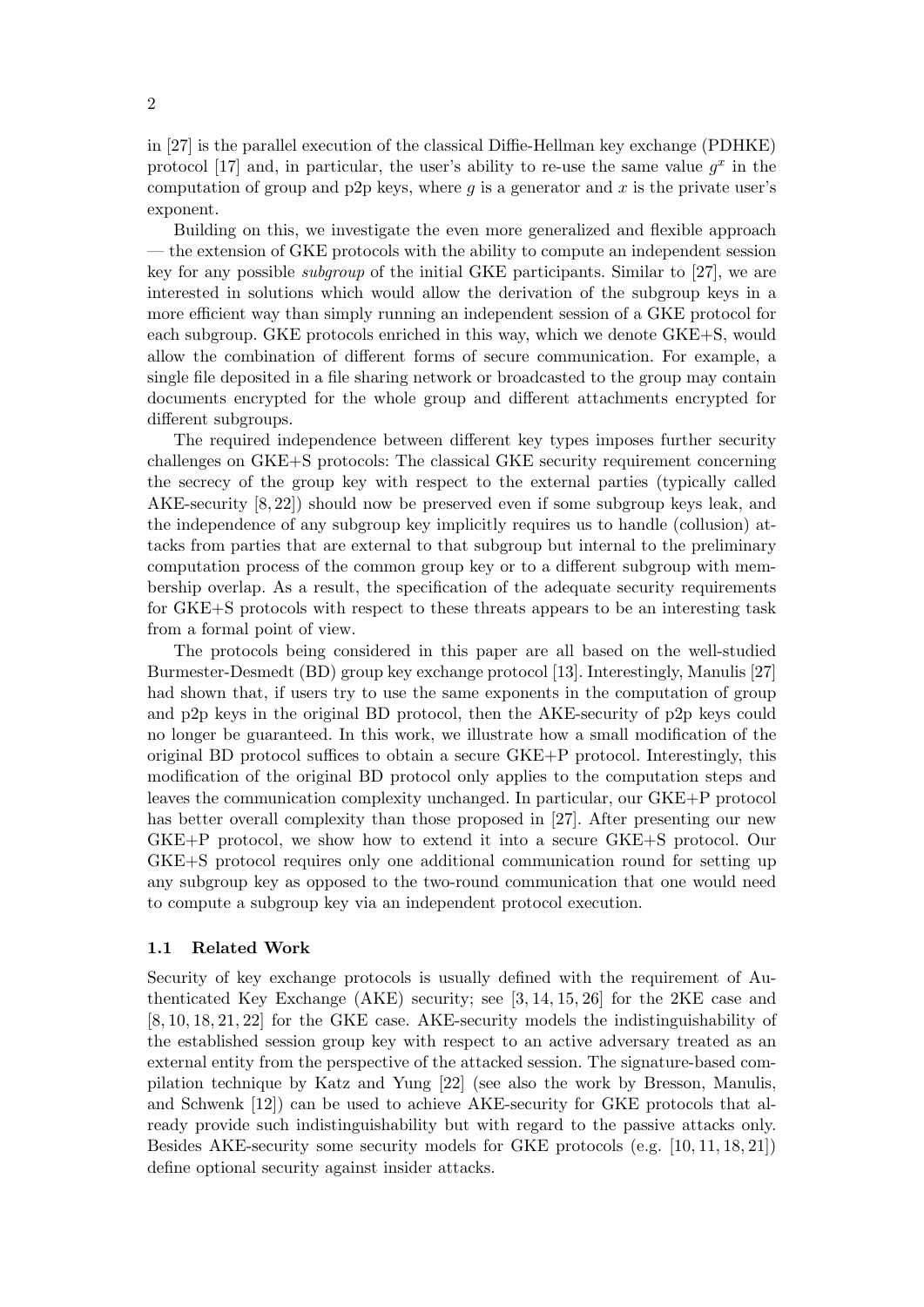The notion of GKE+P protocols has been put forth by Manulis [27]. He showed how to compile the so-called family of *Group Diffie-Hellman* protocols, i.e. protocols such as [13,16,19,24,25,30–32] which extend the classical Diffie-Hellman method to the group setting, in such a way, that at the end of the protocol any pair of users can derive their own p2p key on-demand and without subsequent communication. The main building block of his GKE+P compiler is the parallel Diffie-Hellman key exchange (PDHKE) in which each user broadcasts a value of the form  $g^x$  and uses x for the derivation of different p2p keys. For the two efficient two-round unauthenticated GKE protocols by Burmester and Desmedt (BD) [13] and by Kim, Perrig, and Tsudik (KPT) [24], in which users need to broadcast  $g^x$  anyway, Manulis analyzed optimizations based on the re-use of the exponent x for the computation of both group and p2p keys showing that KPT remains secure whereas BD not.

We also notice that PDHKE has been used by Jeong and Lee [20] for the simultaneous computation of multiple two-party keys amongst a set of users, yet without considering collusion attacks against the secrecy of keys computed by non-colluding users and without considering group keys. In another work, Biswas [4] proposed a slight modification to the original Diffie-Hellman protocol allowing its participants to obtain up to 15 different shared two-party keys.

While GKE+P protocols take the top-down approach in the sense that the computation of p2p keys for any pair of users is seen as a feature of the GKE protocol there have been several suggestions, e.g. [1,29,33], that construct GKE protocols from 2KE protocols used as a building block. For example, Abdalla et al. [1], as well as Wu and Zhu [33] order protocol participants into a cycle (in a BD fashion) and a 2KE protocol is executed only between the neighbors. However, these constructions do not explicitly meet the requirements of GKE+P protocols as an independent p2p key may not be available for every pair of users.

## 1.2 Contributions and Organization

In Section 2, we recall the classical Burmester-Desmedt (BD) protocol [13] and explain problems behind the re-use of its exponents for PDHKE following the analysis by Manulis [27]. In Section 3, we propose a slight modification to the computations steps of the BD protocol such that the overall communication complexity remains unchanged, yet secure, non-interactive derivation of p2p keys through the re-use of users' exponents becomes possible. Our GKE+P protocol obtained in this way and denoted mBD+P is more efficient than other solutions proposed in [27].

We then continue in Section 4 with our second contribution  $-$  the description of a GKE+S protocol in which users compute the common group key first and then any subgroup of these users can agree on an independent subgroup key. Our GKE+S protocol, denoted mBD+S, requires two-rounds for the computation of the group key and only one round for the subsequent on-demand computation of any subgroup key. In comparison to the naive approach of computing a subgroup key through an independent execution of the full GKE protocol our solution is more scalable as it halves the number of communication rounds and required messages.

In Section 5, we formally model the security of GKE+S protocols. We address AKE-security of both group and subgroup keys whereby security of the latter is modeled under consideration of possible collusion attacks representing the main challenge is such protocols. Our model generalizes the security model by Manulis [27], which considered only derivation of p2p keys.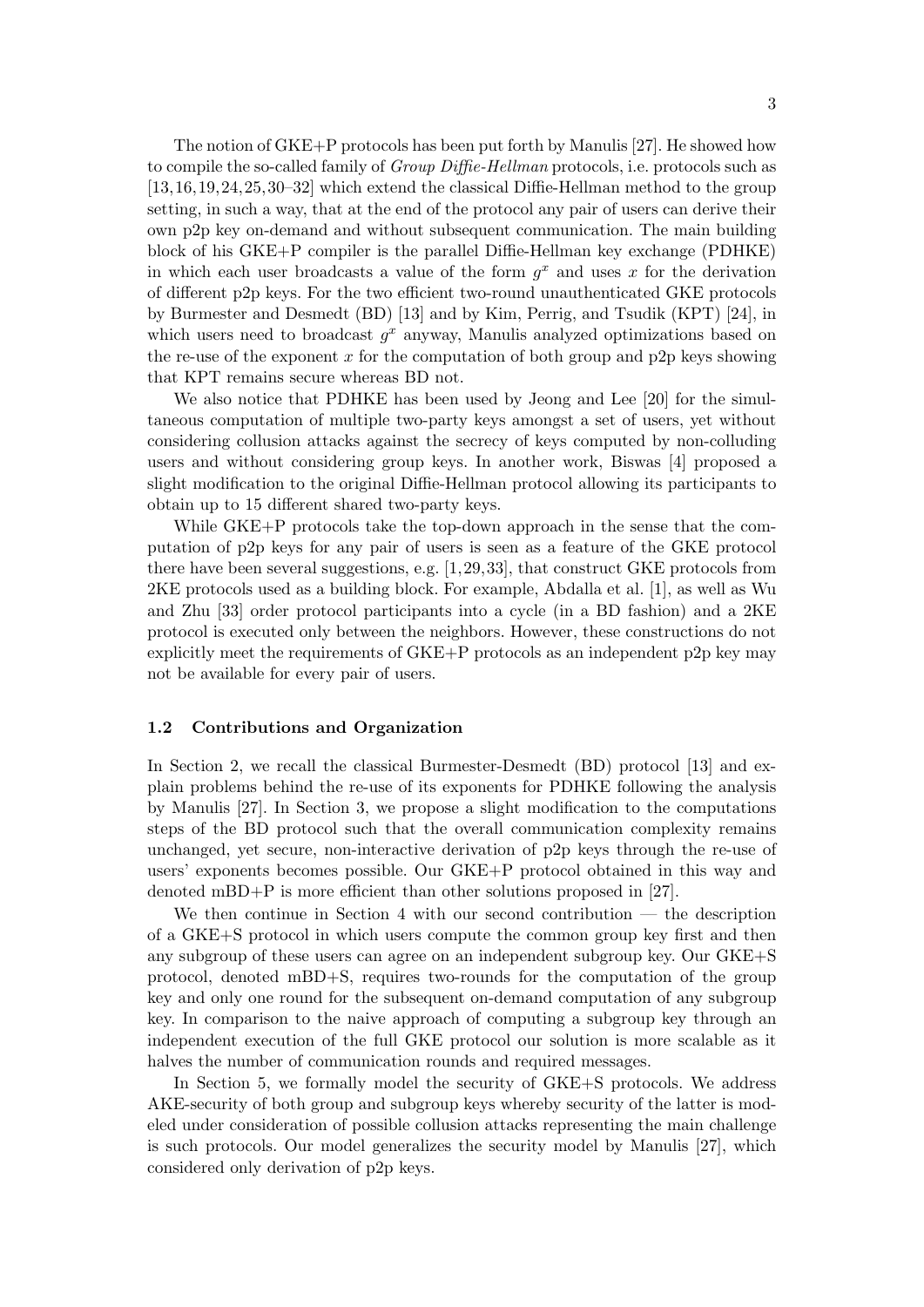Finally, we apply the model in Section 6 to prove that mBD+P provides AKEsecurity for group and p2p keys and that mBD+S additionally provides AKE-security for the derived subgroup keys. We conclude our work in Section 7 by comparing the communication and computation complexity of our protocols with the previous solutions showing the expected efficiency gain.

#### 2 Preliminaries and Background

#### 2.1 Notations and Assumptions

Throughout the paper, unless otherwise specified, by  $\mathbb{G} := \langle g \rangle$  we denote a cyclic group of prime order Q generated by g. By  $H_g, H_p, H_s: \{0,1\}^* \to \{0,1\}^{\kappa}$  we denote three cryptographic hash functions, which will be used to derive group, p2p, and subgroup keys, respectively, and by  $H : \mathbb{G} \mapsto \{0, 1\}^{\kappa}$  an auxiliary hash function which will be used to slightly modify the computations of the original Burmester-Desmedt protocol. The symbol "|" will be used for the concatenation of bit-strings. Since we are interested in authenticated protocols we will further use a digital signature scheme  $\Sigma =$  (KeyGen, Sign, Verify), which we assume to be existentially unforgeable under chosen message attacks (EUF-CMA). Additionally, we recall the following well-known cryptographic assumption (see e.g. [6]):

**Definition 1.** Let  $\mathbb{G} := \langle g \rangle$  as above and  $a, b, c \in_R \mathbb{Z}_Q$ . The Gap Diffie-Hellman  $(GDH)$  problem in  $\mathbb G$  is hard if the following success probability is negligible:

$$
\mathsf{Succ}_{\mathbb{G}}^{\mathsf{GDH}}(\kappa) := \max_{\mathcal{A}'} \big| \Pr_{a,b} \big[ \mathcal{A}'^{\mathcal{D}(\cdot)}(g, g^a, g^b) = g^{ab} \big] \big|,
$$

where  $\mathcal{D}(\cdot)$  denotes the *Decision Diffie-Hellman (DDH)* oracle, i.e.  $\mathcal{D}(g, g^a, g^b, g^c)$  outputs 1 if  $c = ab$  and 0 otherwise.

Note that  $\mathsf{Succ}_{\mathbb{G}}^{\mathtt{GDH}}(\kappa)$  is computed over all PPT adversaries  $\mathcal{A}'$  running within time κ. In other words, the *Computation Diffie-Hellman (CDH)* problem in  $\mathbb{G}$  is assumed to be hard even if the DDH problem in G is easy.

#### 2.2 Burmester-Desmedt Group Key Exchange

The Burmester-Desmedt (BD) protocol from [13] is one of the best known unauthenticated GKE protocols. Its technique has influenced many GKE protocols, including [2, 23]. The BD protocol arranges participants  $U_1, \ldots, U_n$  into a cycle, and requires two communication rounds:

**Round 1.** Each  $U_i$  broadcasts  $y_i := g^{x_i}$  for some random  $x_i \in_R \mathbb{Z}_Q$ .

**Round 2.** Each  $U_i$  broadcasts  $z_i := (y_{i+1}/y_{i-1})^{x_i}$  (the indices i form a cycle, i.e.  $0 = n$  and  $n + 1 = 1$ .

Group Key Computation. Each  $U_i$  computes the secret group element

$$
k'_i := (y_{i-1})^{nx_i} \cdot z_i^{n-1} \cdot z_{i+1}^{n-2} \cdots z_{i+n-2} = g^{x_1x_2 + x_2x_3 + \cdots + x_nx_1},
$$

which is then used to derive the group key.

As shown by Katz and Yung [22] the group element  $k_i'$  $i<sub>i</sub>$  remains indistinguishable from a randomly chosen element in G under the DDH assumption with regard to a passive adversary; using the general authentication technique from [22] this indistinguishability can be extended to resist active attacks.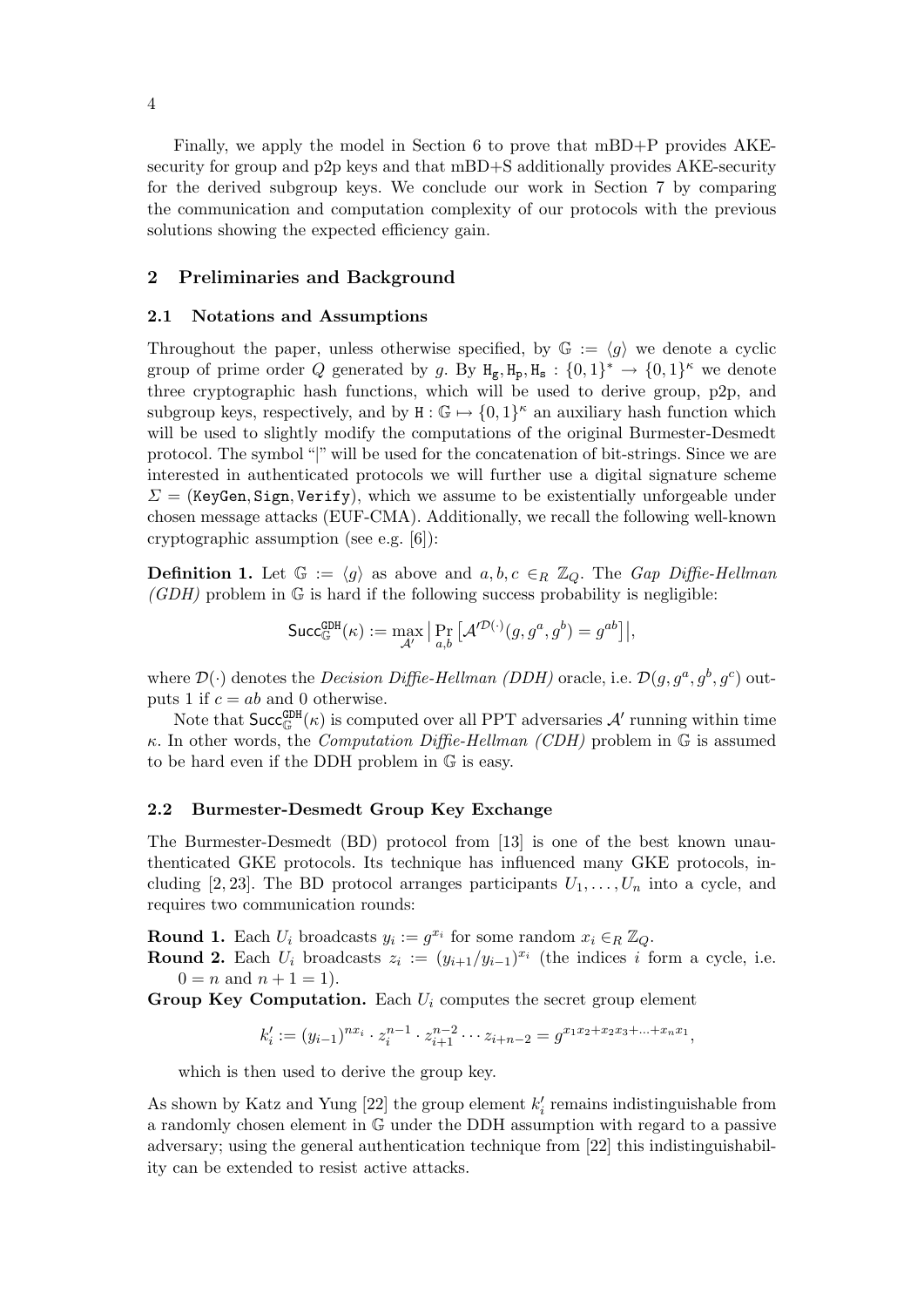#### 2.3 Parallel Diffie-Hellman Key Exchange

The following one-round parallelized Diffie-Hellman protocol (PDHKE) with the additional key derivation step based on a hash function  $H_p$  (modeled as a random oracle) has been deployed by Manulis [27] for the computation of independent p2p keys between any two users  $U_i$  and  $U_j$ :

**Round 1.** Each  $U_i$  chooses a random  $x_i \in_R \mathbb{Z}_Q$  and broadcasts  $y_i := g^{x_i}$ . **P2P Key Computation.** Each  $U_i$  proceeds as follows:

- for the input identity  $U_j$  compute  $k'_{i,j} := y_j^{x_i} = g^{x_i x_j}$ ,

- derive  $k_{i,j} := H_p(k'_{i,j}, U_i|y_i, U_j|y_j)$ .

(W.l.o.g. we assume that both users  $U_i$  and  $U_j$  use the same order for the inputs to  $H_p$ .)

As motivated in [27] the input  $(U_i|y_i, U_j|y_j)$  to  $H_p$  in addition to  $k'_{i,j} = g^{x_ix_j}$  is necessary in order to ensure the independence of p2p keys in the presence of collusion attacks. This independence follows from the uniqueness of user identities and the negligible probability that an honest user  $U_i$  chooses the same exponent  $x_i$  in two different sessions. It has been shown in [27] that PDHKE provides security of p2p keys in the presence of passive attacks and that the authentication technique from [22] is also sufficient to preserve this property in the presence of active attacks.

# 2.4 Insecure Merge of BD and PDHKE

Given BD and PDHKE one of the questions investigated by Manulis [27] was whether a user  $U_i$  can safely re-use own exponent  $x_i$  for the computation of the group key and any p2p key. In other words whether a two-round merged version of original BD and PDHKE would result in a secure GKE+P protocol in which the keys are computed as follows: the group key  $k_i := H_{\mathsf{g}}(k_i)$  $U'_i, U_1|y_1, \ldots, U_n|y_n)$  and any p2p key  $k_{i,j} := H_{\rm s}(k'_{i,j}, U_i|y_i, U_j|y_j).$ 

The analysis given in [27] shows that this merge is insecure. More precisely, for any group size  $n \geq 3$  an attack (possibly by colluding participants) was presented that would break the AKE-security of any p2p key  $k_{i,j}$ .

In the next section we revise this result. We show how to slightly modify the computation of  $z_i$  in the original BD protocol in order to allow secure computation of  $k_i := H_{\mathsf{g}}(k'_i)$  $i'_i, U_1|y_1,\ldots,U_n|y_n$  and  $k_{i,j} := H_s(k'_{i,j}, U_i|y_i, U_j|y_j)$ . We stress that our changes do not increase the original communication complexity of the BD protocol which is the actual goal for considering its merge with PDHKE. Then, based on our new construction we show how to obtain a secure GKE+S protocol where the communication effort for the derivation of subgroup keys requires only one round; this in contrast to two rounds that would be necessary to establish a subgroup key using the original BD protocol from the scratch.

# 3 GKE+P Protocol from Modified BD and PDHKE

In order to obtain a secure merge of BD and PDHKE we make use of the following trick in the computation of  $z_i$ : Instead of computing  $z_i := (y_{i+1}/y_{i-1})^{x_i}$  we let each  $U_i$  first compute  $k'_{i,i+1} := y_{i+1}^{x_i}$  and  $k'_{i-1,i} := y_{i-1}^{x_i}$  and then compute  $z_i$  as an XOR sum  $H(k'_{i-1,i}) \oplus H(k'_{i,i+1})$ . This does not introduce new communication costs to the BD protocol but has impact on the computation of the group key. We observe that similar trick has been applied for a different purpose by Kim, Lee, and Lee [23], who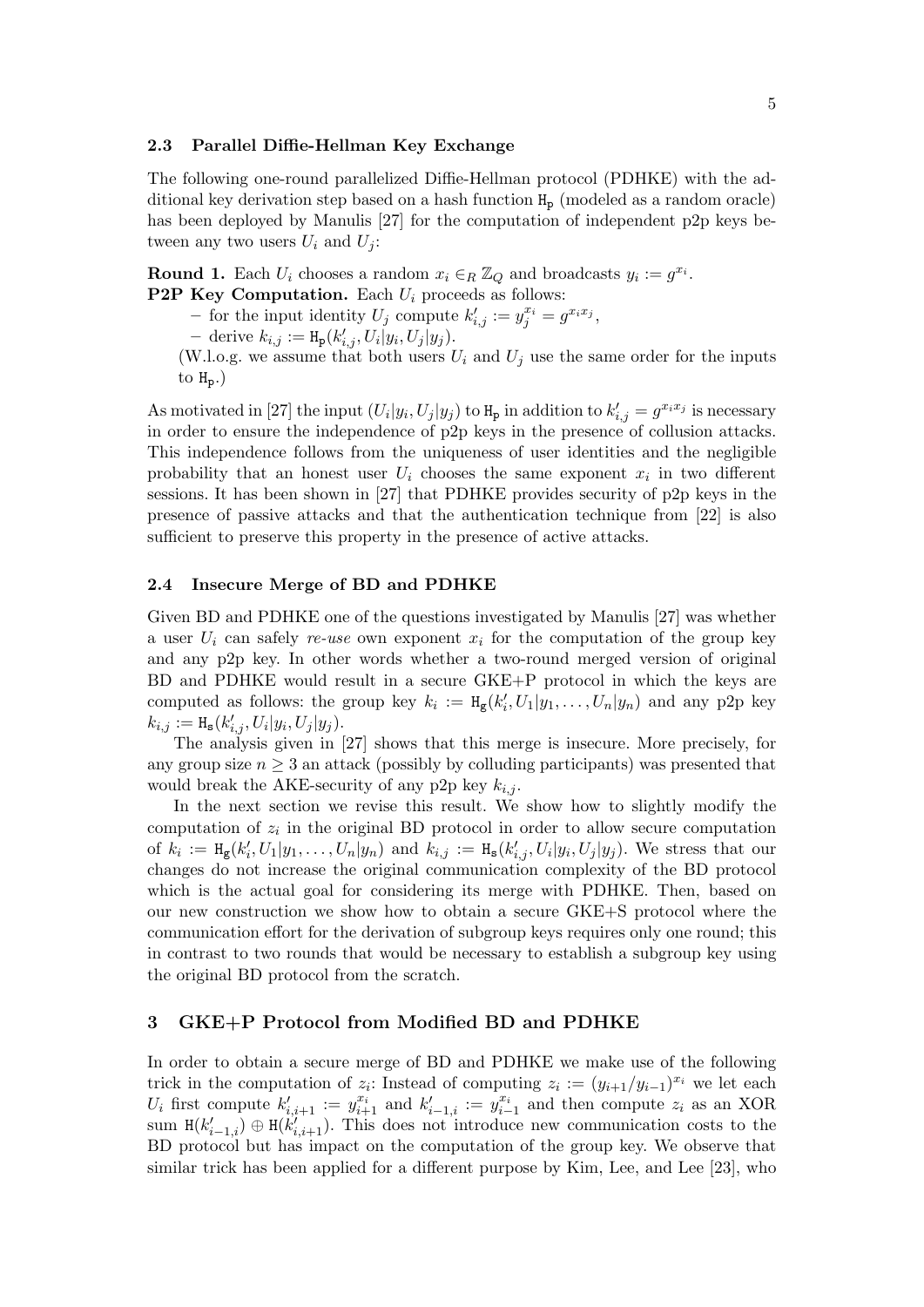considered possible extensions of BD-like protocols to handle dynamic membership events such as join and leave or to speed up the computation process, whereas here we use the trick exclusively to achieve independence between the group and p2p keys.

The actual description of the protocol which we denote mBD+P follows. Since we are interested in AKE-secure constructions we describe the necessary authentication steps as well. For this we assume that each  $U_i$  is in possession of a long-lived key pair  $(sk_i, pk_i) \leftarrow \text{KeyGen}(1^{\kappa})$  for the EUF-CMA secure digital signature scheme  $\Sigma =$  (KeyGen, Sign, Verify). The authentication procedure is similar to the general authentication technique from [22], except that we construct the session id using elements from G as nonces; thus saving the communication costs. The protocol proceeds in two stages: the group stage involves all members of the group and results in the computation of the common group key, whereas the p2p stage is executed on-demand by any two group members wishing to compute an independent p2p key.

Group Stage. Let the group be defined by  $\text{pid} = (U_1, \ldots, U_n)$ . In the following description we assume that user indices form a cycle such that  $U_0 = U_n$  and  $U_{n+1} = U_1$ .

**Round 1.** Each  $U_i$  computes  $y_i := g^{x_i}$  for some random  $x_i \in_R \mathbb{Z}_Q$  and broadcasts  $(U_i, y_i)$ .

**Round 2.** Each  $U_i$  proceeds as follows:

- $-$  compute  $\mathtt{sid}_i := (U_1|y_1, \ldots, U_n|y_n),$
- $-k'_{i-1,i} := y_{i-1}^{x_i}$  and  $k'_{i,i+1} := y_{i+1}^{x_i}$ ,
- $-\sum_{i=1,i}^{i} := \text{H}(\mathbf{k}_{i-1,i}^{\prime}, \texttt{sid}_i) \text{ and } \mathbf{k}_{i,i+1}^{\prime \prime} := \text{H}(\mathbf{k}_{i,i+1}^{\prime}, \texttt{sid}_i),$
- $-z_i := z'_{i-1,i} \oplus z'_{i,i+1},$
- $\begin{aligned} \begin{aligned} \textstyle{-\ \sigma_i := \texttt{Sign}(sk_i, (U_i, z_i, \texttt{sid}_i))}, \end{aligned} \end{aligned}$
- $-$  broadcast  $(U_i, z_i, \sigma_i)$ .
- Group Key Computation. Each  $U_i$  checks whether  $z_1 \oplus \ldots \oplus z_n = 0$  and whether all received signatures  $\sigma_j$  are valid and aborts if any of these checks fails. Otherwise,  $U_i$  proceeds as follows:
	- iteratively for each  $j = i, \ldots, i + n 1$ :  $z'_{j,j+1} := z'_{j-1,j} \oplus z_j$ ,
	- accept  $k_i := H_{\mathsf{g}}(z_1)$  $z'_{1,2}, \ldots, z'_{n,1}, \texttt{sid}_i).$

P2P Stage. On input any user identity  $U_j \in \text{pid}_i$  the corresponding user  $U_i$  proceeds as follows:

- compute  $k'_{i,j} := y_j^{x_i} = g^{x_i x_j},$
- $-$  derive  $k_{i,j} := H_{\mathbf{p}}(k'_{i,j}, U_i | y_i, U_j | y_j).$

(W.l.o.g. we assume that both users  $U_i$  and  $U_j$  use the same order for the inputs to  $H_p$ .)

Here we observe that the computation of p2p keys proceeds without any interaction.

# 4 GKE+S Protocol from Modified BD and PDHKE

In this section we extend our previous protocol to a secure GKE+S solution. We call it mBD+S. The design rationale is as follows: Users run the group stage to compute the group key and then any subgroup can on-demand repeat the second round of the protocol re-using the exponents from the group stage. Observe that each subgroup identified by some spid ⊂ pid uniquely determines its own cycle. However, there can be many subgroups involving the same pair of users  $U_i$  and  $U_j$  in which they are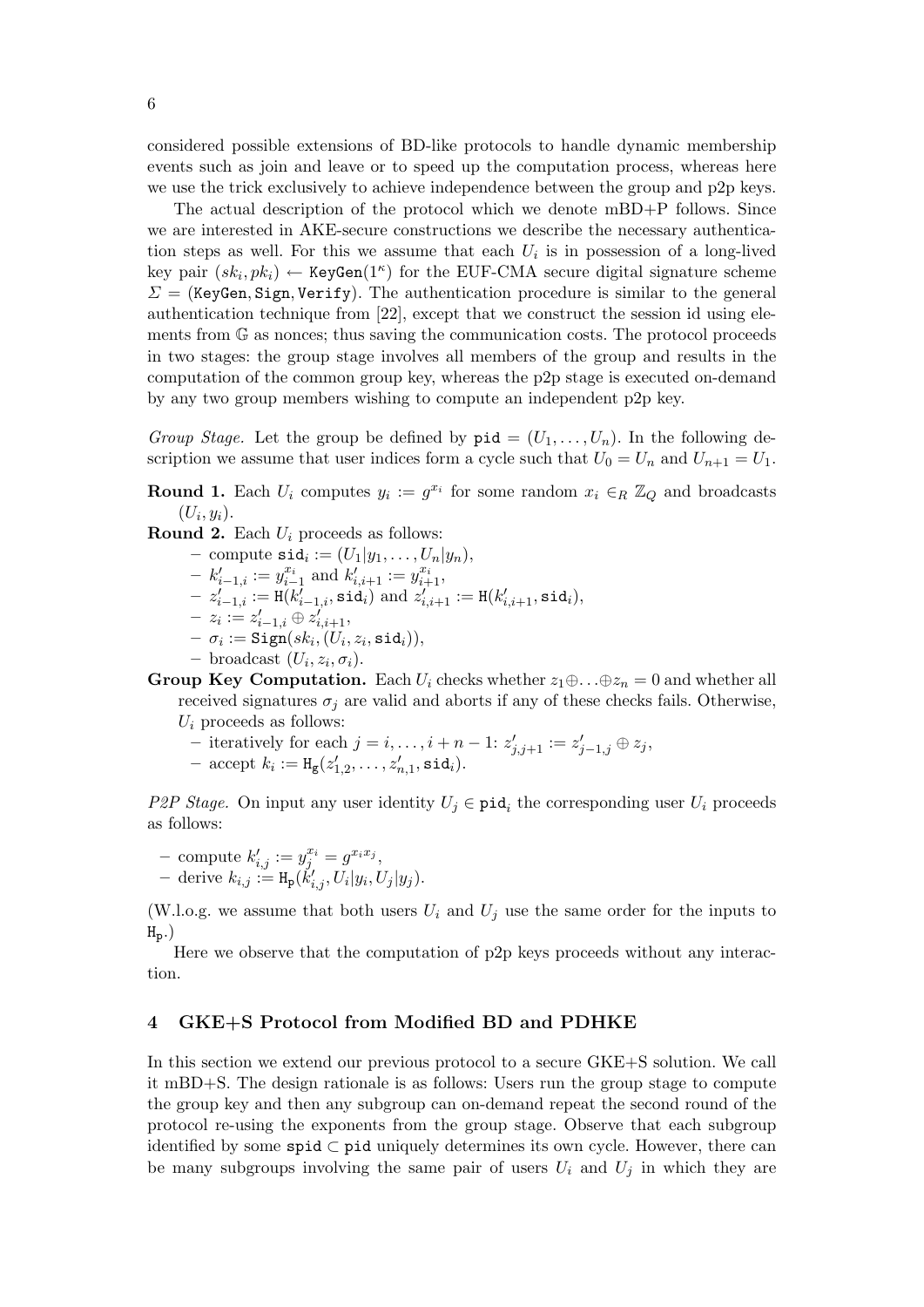located at neighboring positions. In order to avoid the use of the same value  $z'_{i,j}$  for the derivation of different subgroup keys we include a subgroup session id  $ssi d_i$  given as the concatenation of all  $(U_i, y_i)$  with  $U_i \in \text{spid}$  as additional input to H.

Since the group stage of the current protocol does not change with respect to the protocol in the previous section, we only present below the subgroup stage.

Subgroup Stage. On input any subgroup spid  $\subset$  pid the corresponding users perform the following steps. For the ease of presentation we assume that  $\text{spid} = (U_1, \ldots, U_m)$ with  $m < n$  and that  $U_0 = U_m$  and  $U_{m+1} = U_1$ .

Round 1. Each  $U_i \in \text{spid proceeds as follows:}$ 

- $-$  extract  $\texttt{ssid}_i := (U_1|y_1, \ldots, U_m|y_m) \text{ from } \texttt{sid}_i;$  $-k'_{i-1,i} := y_{i-1}^{x_i}$  and  $k'_{i,i+1} := y_{i+1}^{x_i}$ ,  $-z_{i-1,i}^{\prime} := \text{H}(\mathcal{k}_{i-1,i}^{\prime}, \texttt{ssid}_i) \text{ and } z_{i,i+1}^{\prime \prime} := \text{H}(\mathcal{k}_{i,i+1}^{\prime}, \texttt{ssid}_i),$  $-z_i := z'_{i-1,i} \oplus z'_{i,i+1},$  $\begin{aligned} \textstyle{-} \ \ \sigma_i := \texttt{Sign}(sk_i, (U_i, z_i, \texttt{ssid}_i)), \end{aligned}$  $-$  broadcast  $(U_i, z_i, \sigma_i)$ .
- Subgroup Key Computation. Each  $U_i$  checks whether  $z_1 \oplus \ldots \oplus z_m = 0$  and whether all received signatures  $\sigma_i$  are valid and aborts if any of these checks fails. Otherwise,  $U_i$  proceeds as follows:
	- iteratively for each  $j = i, \ldots, i + m 1$ :  $z'_{j,j+1} := z'_{j-1,j} \oplus z_j$ ,
	- accept  $k_{i,J} := H_{\mathbf{s}}(z_1')$  $\chi_{1,2}^{\prime},\ldots,z_{m,1}^{\prime},$  ssid $_i$ ).
	- (W.l.o.g. we assume that all users in spid use the same order for the inputs to  $H_s$ .)

Note that for subgroups of size two, i.e. containing only  $U_i$  and  $U_j$ , both users can still derive their p2p key without executing the subgroup stage simply as  $k_{i,j} := H_s(z'_{i,j},$  $(U_i|y_i, U_j|y_j)).$ 

#### 5 Generalized Security Model

Here we generalize the GKE+P model by Manulis [27] towards consideration of subgroup keys computed by participants of a GKE protocol.

#### 5.1 Participants, Sessions, and Correctness of GKE+P Protocols

Let  $U$  denote a set of at most N users (more precisely, their identities which are assumed to be unique) in the universe. We assume that any subset of n users (2  $\leq$  $n \leq N$ ) can be invoked for a single session of a GKE+S protocol  $\mathcal{P}$ . Each  $U_i \in$ U holds a (secret) long-lived key  $LL_i$ . The participation of  $U_i$  in distinct, possibly concurrent protocol sessions is modeled via an unlimited number of *instances*  $\Pi_i^s$ ,  $s \in \mathbb{N}$ . An instance  $\Pi_i^s$  can be invoked for one GKE+S session with some partner id  $\text{pid}_i^s \subseteq \mathcal{U}$  encompassing the identities of all the intended participants (including  $U_i$ ). An execution of a GKE+S protocol is then split in two stages, denoted as *group stage* and subgroup stage, described in the following.

The group stage results in  $\Pi_i^s$  holding a *session id*  $\text{sid}_i^s$  which uniquely identifies the current protocol session. Any two instances  $\Pi_i^s$  and  $\Pi_j^t$  are considered as being partnered if  $\text{sid}_i^s = \text{sid}_j^t$  and  $\text{pid}_i^s = \text{pid}_j^t$ . The success of the group stage for some instance  $\Pi_i^s$  is modeled through its acceptance with some session group key  $k_i^s$ .

Each instance  $\Pi_i^s$  that has accepted in the group stage can later be invoked for the subgroup stage on input some *subgroup partner id*  $\text{spid}_i^s \subset \text{pid}_i^s$  (which includes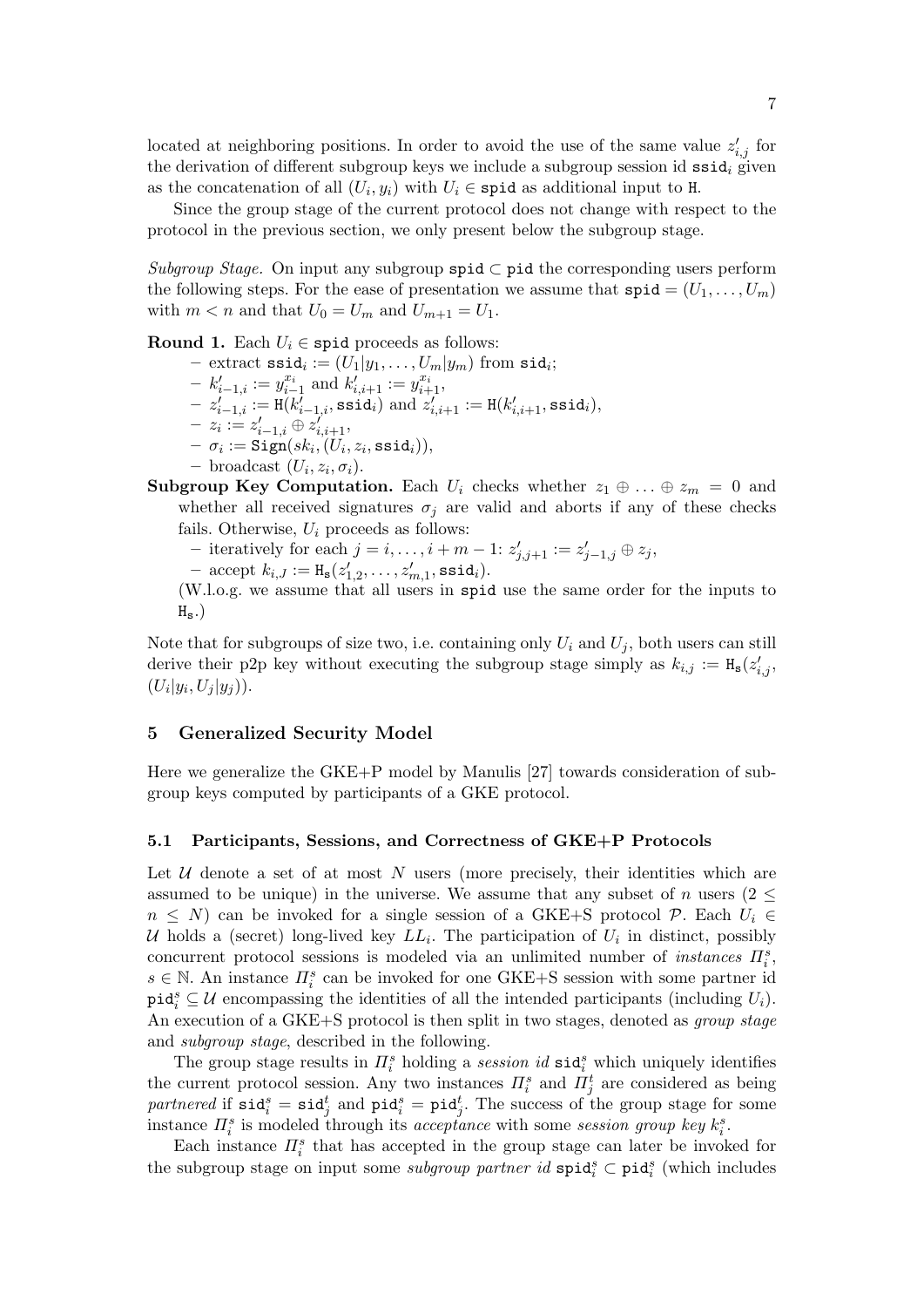$U_i$ ). This invocation can be performed several times for different subgroups of  $\text{pid}_i^s$ . The success of the subgroup stage for some  $\prod_{i=1}^{s}$  is modeled through its *acceptance* with some session subgroup key  $k_{i,J}^s$ , whereby J denotes the set of indices of users in  $\text{spid}_i^s$ , i.e. it includes all j with  $U_j \in \text{spid}_i^s$ .

**Definition 2 (GKE+S/GKE+P Protocols).**  $P$  is a group key exchange protocol enabling on-demand derivation of subgroup keys  $(GKE+S)$  if P consists of the following two protocols/algorithms:

- $\mathcal{P}\text{-GKE}(U_1,\ldots,U_n)$ : For each  $U_i$ , a new instance  $\Pi_i^s$  with  $\text{pid}_i^s = (U_1,\ldots,U_n)$  is created and a probabilistic interactive protocol between these instances is executed such that at the end every instance  $\Pi_i^s$  accepts holding the session group key  $k_i^s$ . This protocol defines the group stage.
- $\mathcal{P}.\text{SKE}(I_i^s, \texttt{spid}_i^s)$ : On input an accepted instance  $I_i^s$  and a subgroup partner id spi $\mathbf{d}_i^s \subset \text{pid}_i^s$  this deterministic (possibly interactive) algorithm outputs the session subgroup key  $k_{i,J}^s$ . This algorithm defines the *subgroup stage*. (We assume that SKE is given only for groups of size  $n \geq 3$  since for  $n = 2$  the group key is sufficient.)

A GKE+S protocol  $\mathcal P$  is *correct* if (when no adversary is present) all instances invoked for the group stage  $P.GKE$  accept with identical group keys and for all instances  $\Pi_j^t$  partnered with  $\Pi_i^s$  the subgroup stage results in  $\mathcal{P}.\text{SKE}(\Pi_j^t, \texttt{spid}_j^t)$  $\mathcal{P}\text{-SKE}(\varPi_i^{\check{s}}, \mathtt{spid}_i^s) \text{ if } \mathtt{spid}_j^t = \mathtt{spid}_i^s.$ 

 $P$  is a group key exchange protocol enabling on-demand derivation of p2p keys  $(GKE+P)$  if it is a GKE+S protocol in which the only admissible input to SKE is of the form  $\text{spid}_i^s = (U_i, U_j)$ . The execution of SKE in this case defines the p2p stage.

#### 5.2 Adversarial Model and Security Goals

Security of GKE+S protocols must ensure independence of the session group key  $k_i^s$ and any subgroup key  $k_{i,j}^s$ . In particular the secrecy of  $k_i^s$  must hold even if any subgroup key  $k_{i,J}^s$  is leaked to the adversary. Similarly, the leakage of the group key  $k_i^s$  must guarantee the secrecy of any subgroup key  $k_{i,j}^s$ . Since the computation of subgroup keys is triggered on-demand we must provide the adversary with the ability to schedule the execution of P.SKE on the subgroups of its choice.

Additionally, GKE+S protocols must ensure independence amongst different subgroup keys. That is the knowledge of some  $k_{i,J}^s$  should not reveal information about any other subgroup key computed by  $\Pi_i^s$  or any partner  $\Pi_j^t$ . This requirement implicitly assumes that some participants  $U_j$  with  $j \notin J$  may collude during the protocol execution.

Finally, the described independence amongst the group and subgroup keys must hold across different sessions of GKE+S.

Adversarial Model. The adversary  $A$ , modeled as a PPT machine, can schedule the protocol execution and mount attacks through a set of queries:

- Execute $(U_1, \ldots, U_n)$ : This query executes the group stage protocol between new instances of  $U_1, \ldots, U_n \in \mathcal{U}$  and provides A with the execution transcript.
- $-$  Send $(\Pi_i^s, m)$ : With this query A can deliver a message m to  $\Pi_i^s$  whereby U denotes the identity of its sender.  $A$  is then given the protocol message generated by  $\prod_{i=1}^{s}$  in response to m (the output may also be empty if m is unexpected or if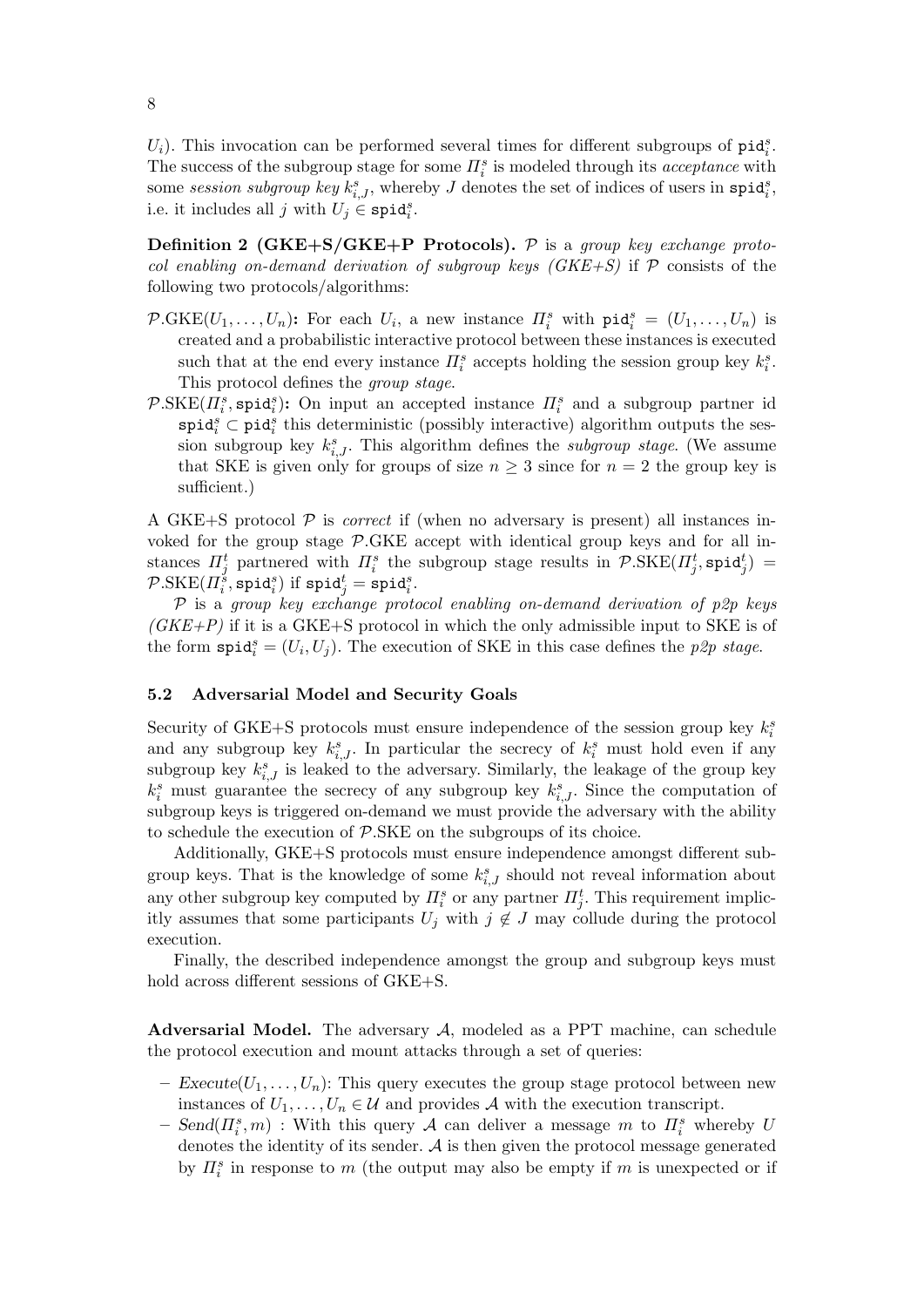$\Pi_i^s$  accepts). A special invocation query of the form  $Send(U_i, ('start', U_1, \ldots, U_n))$ creates a new instance  $\Pi_i^s$  with  $\text{pid}_i^s := (U_1, \ldots, U_n)$  and provides A with the first protocol message. This query can be used by  $A$  also during the subgroup stage if P.SKE requires interaction.

- $-$  SKE( $\Pi_i^s$ , spid $_i^s$ ): This query allows A to schedule the on-demand computation of subgroup keys. If  $\mathcal{P}.\text{SKE}$  requires interaction then  $\Pi^{s}_{i}$  returns  $\mathcal{A}$  its first message for the subgroup stage; otherwise  $\Pi_i^s$  computes the subgroup key  $k_{i,J}^s$ . This query is processed only if  $\Pi_i^s$  has accepted and  $\texttt{spid}_i^s \subset \texttt{pid}_i^s$ . Additionally, this query can be asked only once per input  $(\Pi_i^s, \text{spid}_i^s)$ .
- RevealGK $(H_i^s)$ : This query models the leakage of group keys and provides A with  $k_i^s$ . It is answered only if  $\Pi_i^s$  has accepted in the group stage.
- $-$  RevealSK( $\Pi_i^s$ , spid $_i^s$ ): This query models the leakage of subgroup keys and provides A with the corresponding  $k_{i,J}^s$ ; the query is answered only if the algorithm  $SKE(\Pi_i^s, \texttt{spid}_i^s)$  has already been invoked and the subgroup key computed.
- Corrupt $(U_i)$ : This query provides A with  $LL_i$ . Note that in this case A does not gain control over the user's behavior, but might be able to communicate on behalf of the user.
- $-$  TestGK( $\Pi_i^s$ ): This query models indistinguishability of session group keys. Depending on a given (privately flipped) bit b  $\mathcal A$  is given, if  $b = 0$  a random session group key, and if  $b = 1$  the real  $k_i^s$ . This query can be asked only once and is answered only if  $\Pi_i^s$  has accepted in the group stage.
- $-$  TestSK( $\Pi_i^s$ , spid $_i^s$ ): This query models indistinguishability of session subgroup keys. Depending on a given (privately flipped) bit b A is given, if  $b = 0$  a random session p2p key, and if  $b = 1$  the real  $k_{i,J}^s$ . This query is answered only if the algorithm  $SKE(\Pi_i^s, \texttt{spid}_i^s)$  has already been invoked and the subgroup key computed.

**Terminology.** We say that U is honest if no Corrupt $(U)$  has been asked by A; otherwise, U is *corrupted* (or *malicious*). This also refers to the instances of U.

Two Notions of Freshness. The classical notion of freshness imposes several conditions in order to prevent any trivial break of the AKE-security. Obviously, we need two definitions of freshness to capture such conditions for the both key types.

First, we define the notion of instance freshness which will be used in the definition of AKE-security of group keys. Our definition is essentially the one given in [22].

**Definition 3 (Instance Freshness).** An instance  $\Pi_i^s$  is fresh if  $\Pi_i^s$  has accepted in the group stage and none of the following is true, whereby  $\Pi_j^t$  denotes an instance partnered with  $\Pi_i^s$ : (1) RevealGK $(\Pi_i^s)$  or RevealGK $(\Pi_j^t)$  has been asked, or (2) Corrupt $(U')$  for some  $U' \in \text{pid}_i^s$  was asked before any  $Send(\overline{H}_i^s, \cdot)$ .

Note that in the context of GKE+S the above definition restricts  $A$  from active participation on behalf of any user during the attacked session, but implicitly allows for the leakage of (all) subgroup keys.

Additionally, we define the notion of instance-subgroup freshness which will be used to specify the AKE-security of subgroup keys.

 $\mathbf{Definition \ 4 \ \ (Instance\-\>Subgroup \ \ \mathbf{Freshness}). \ An \ \ \text{instance-subgroup pair} \ (H_i^s, \mathsf{spid}_i^s)$ is *fresh* if  $\Pi_i^s$  has accepted in the group stage and none of the following is true, whereby  $\Pi_j^t$  is assumed to be partnered with  $\Pi_i^s$  and  $\texttt{spid}_j^t = \texttt{spid}_i^s$ : (1)  $RevealSK(\Pi_i^s, \texttt{spid}_i^s)$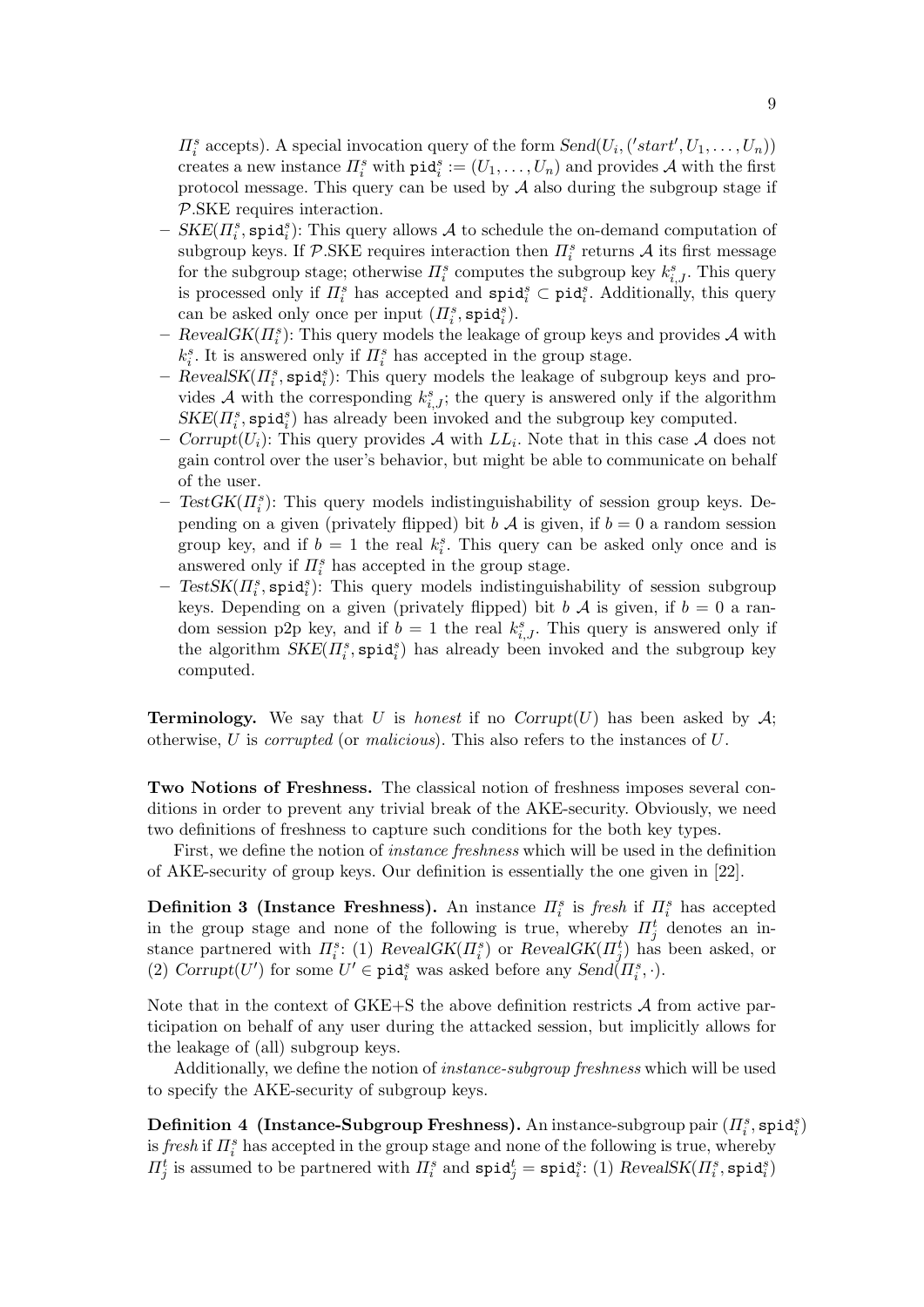or  $Reveal SK(\Pi_j^t, \texttt{spid}_j^t)$  has been asked, or (2)  $Corrupt(U_i)$  or  $Corrupt(U_j)$  was asked before any  $\text{Send}(H_i^s, \cdot)$  or  $\text{Send}(H_j^s, \cdot)$ .

Here  $A$  is explicitly allowed to actively participate in the attacked session on behalf of any user except for  $U_i$  and any  $U_j \in \text{spid}_i^s$ . Also A may learn the group key  $k_i$  and all subgroup keys except for  $k_{i,J}$  returned by  $\mathcal{P}.\text{SKE}(\Pi_i^s, \texttt{spid}_i^s)$ . This models possible collusion of participants from  $\text{pid}_i^s \setminus \text{spid}_i^s$  during the execution of the protocol aiming to break the secrecy of the subgroup key  $k_{i,J}$ .

AKE-Security of Group and Subgroup Keys. For the AKE-security of group keys we follow the definition from [22].

**Definition 5 (AKE-Security of Group Keys).** Let  $P$  be a correct GKE+P protocol and b a uniformly chosen bit. By  $\mathsf{Game}^{\mathsf{ake}\text{-}g,b}_{\mathcal{A},\mathcal{P}}(\kappa)$  we define the following adversarial game, which involves a PPT adversary  $A$  that is given access to all queries:

- $-$  A interacts via queries;
- at some point A asks a  $TestGK(\Pi_i^s)$  query for some instance  $\Pi_i^s$  which is (and remains) fresh;
- $-$  A continues interacting via queries;
- when  $A$  terminates, it outputs a bit, which is set as the output of the game.

We define

$$
\mathsf{Adv}_{\mathcal{A},\mathcal{P}}^{\mathsf{ake-g}}(\kappa) := \Big| 2 \Pr[\mathsf{Game}_{\mathcal{A},\mathcal{P}}^{\mathsf{ake-g},b}(\kappa) = b] - 1 \Big|
$$

and denote with  $\mathsf{Adv}_{\mathcal{P}}^{\mathsf{ake-g}}(\kappa)$  the maximum advantage over all PPT adversaries A. We say that  $P$  provides *AKE-security of group keys* if this advantage is negligible.

Finally, we define AKE-security of subgroup keys while considering possible collusion attacks, as above but with a  $TestSK(\Pi_i^s, \texttt{spid}_i^s)$  query.

Definition 6 (AKE-security of Subgroup Keys). Let  $P$  be a correct GKE+S protocol and b a uniformly chosen bit. By  $\mathsf{Game}^{\mathsf{ake-s},b}_{\mathcal{A},\mathcal{P}}(\kappa)$  we define the following adversarial game, which involves a PPT adversary  $\mathcal A$  that is given access to all queries:

- $-$  A interacts via queries;
- at some point  $A$  asks a  $TestSK(\Pi_i^s, \text{spid}_i^s)$  query for some instance-subgroup pair  $(\Pi_i^s, \texttt{spid}_i^s)$  which is (and remains) fresh;
- $-$  A continues interacting via queries;
- when  $A$  terminates, it outputs a bit, which is set as the output of the game.

We define

$$
\mathsf{Adv}_{\mathcal{A},\mathcal{P}}^{\mathsf{ake-s}}(\kappa) := \left|2\Pr[\mathsf{Game}_{\mathcal{A},\mathcal{P}}^{\mathsf{ake-s},b}(\kappa) = b] - 1\right|
$$

and denote with  $\mathsf{Adv}_{\mathcal{P}}^{\mathsf{ake-s}}(\kappa)$  the maximum advantage over all PPT adversaries A. We say that  $P$  provides  $AKE$ -security of subgroup keys if this advantage is negligible.

# 6 Security of Our GKE+P and GKE+S Protocols

In this section we analyze security of our mBD+P and mBD+S protocols using our generalized security model. The corresponding proofs of our theorems can be found in appendix. The security results hold in the random oracle model. The following two theorems show that mBD+P is a secure GKE+P protocol.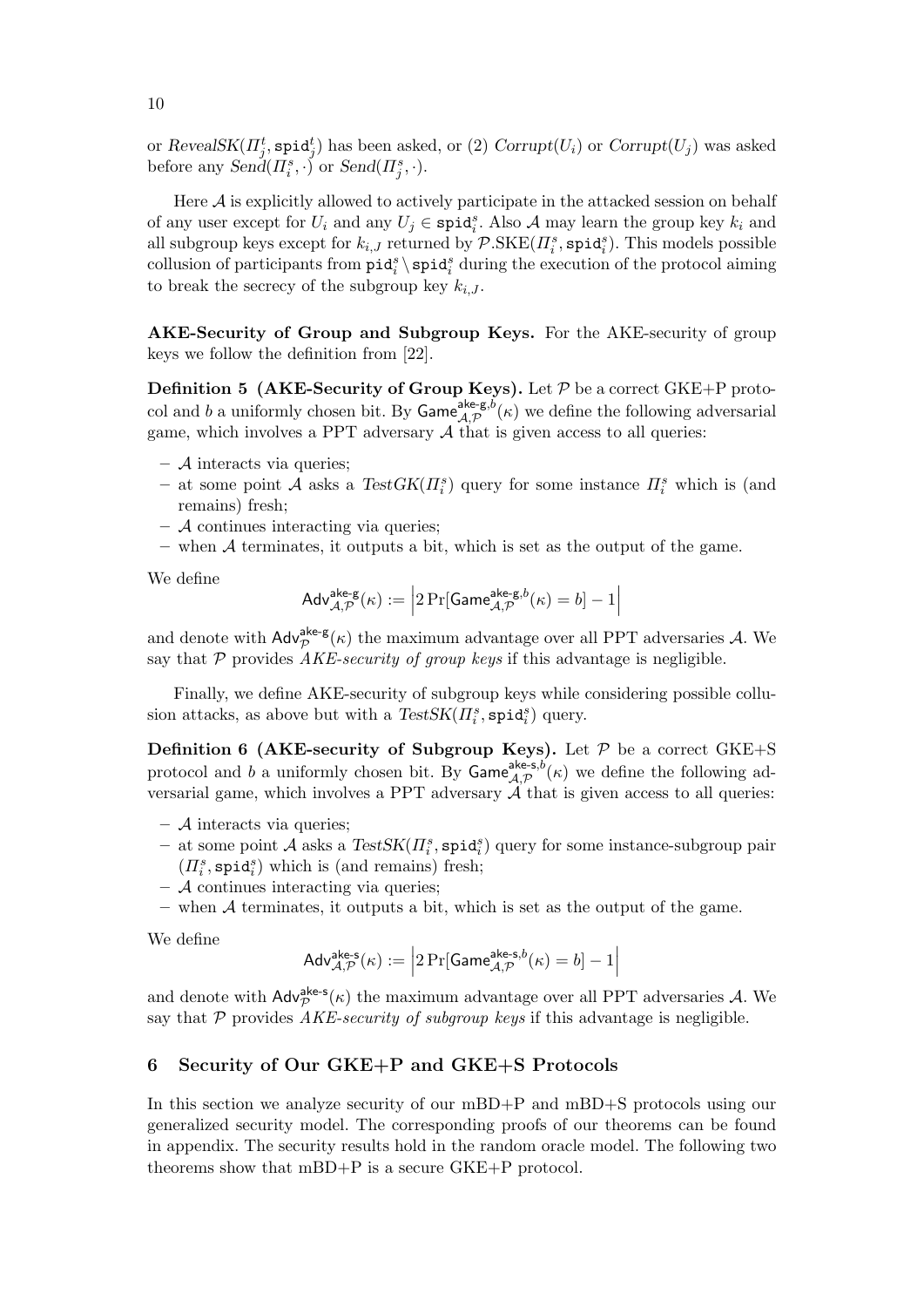**Theorem 7.** If the GDH problem is hard in  $\mathbb{G}$  then our protocol mBD+P provides AKE-security of group keys and

$$
\begin{aligned} \mathsf{Adv}_{\mathrm{mBD+P}}^{\mathrm{ake}\text{-}\mathrm{g}}(\kappa) \leq & \frac{2N(q_{\text{Ex}}+q_{\text{Se}})^2}{Q} + \frac{(q_{\text{Hg}}+q_{\text{Hp}})^2}{2^{\kappa-1}} \\ + & 2N \mathsf{Succ}_{\Sigma}^{\mathsf{euf\text{-}cma}}(\kappa) + 2q_{\mathsf{Se}}\left(N q_{\text{H}} \mathsf{Succ}_{\mathbb{G}}^{\mathsf{GDH}}(\kappa) + \frac{q_{\text{Hg}}}{2^{\kappa}}\right) \end{aligned}
$$

with at most  $(q_{Ex} + q_{Se})$  sessions being invoked via Execute and Send queries and at  $most$   $q_{H_g}$ ,  $q_{H_p}$ , and  $q_H$  random oracle queries being asked.

**Theorem 8.** If the GDH problem is hard in  $\mathbb{G}$  then our protocol mBD+P provides AKE-security of p2p keys and

$$
\begin{aligned} \mathsf{Adv}_{\mathrm{mBD+P}}^{\mathsf{ake-p}}(\kappa) \leq & \frac{2N(q_{\mathtt{Ex}}+q_{\mathtt{Se}})^2}{Q} + \frac{(q_{\mathtt{H_g}}+q_{\mathtt{H_p}})^2}{2^{\kappa-1}} \\ + & 2N \mathsf{Succ}_{\varSigma}^{\mathsf{euf-cma}}(\kappa) + 2q_{\mathtt{Se}}\left((Nq_{\mathtt{H}}+q_{\mathtt{SKE}}q_{\mathtt{H_p}})\mathsf{Succ}_{\mathbb{G}}^{\mathsf{GDH}}(\kappa)\right) \end{aligned}
$$

with at most  $(q_{Ex} + q_{Se})$  sessions being invoked via Execute and Send queries, at most  $q_{SKE}$  p2p keys being computed via SKE queries, and at most  $q_{H_g}$ ,  $q_{H_p}$ , and  $q_H$  random oracle queries being asked.

Our next two theorems prove that mBD+S is a secure GKE+S protocol. The main difference in the security analysis is the consideration of the additional communication round for the subgroup stage (Theorem 10). Since the group stage of mBD+S does not differ from that of mBD+P, the proof of Theorem 9 follows from that of Theorem 7.

**Theorem 9.** If the GDH problem is hard in G then our protocol mBD+S provides AKE-security of group keys and

$$
\begin{aligned} \mathsf{Adv}_{\mathrm{mBD+S}}^{\mathsf{ake-g}}(\kappa) \leq & \frac{2N(q_{\mathtt{Ex}}+q_{\mathtt{Se}})^2}{Q} + \frac{(q_{\mathtt{H_g}}+q_{\mathtt{H_s}})^2}{2^{\kappa-1}} \\ + & 2N \mathsf{Succ}_{\varSigma}^{\mathsf{euf-cma}}(\kappa) + 2q_{\mathsf{Se}}\left(N q_{\mathtt{H}} \mathsf{Succ}_{\mathbb{G}}^{\mathsf{QDH}}(\kappa) + \frac{q_{\mathtt{H_g}}}{2^{\kappa}}\right) \end{aligned}
$$

with at most  $(q_{Ex} + q_{Se})$  sessions being invoked via Execute and Send queries and at  $most$   $q_{H_g}$ ,  $q_{H_s}$ , and  $q_H$  random oracle queries being asked.

**Theorem 10.** If the GDH problem is hard in  $\mathbb{G}$  then our protocol mBD+S provides AKE-security of subgroup keys and

$$
\begin{aligned} \mathsf{Adv}_{\mathrm{mBD+S}}^{\mathsf{ake}\text{-s}}(\kappa) \leq & \frac{2N(\mathsf{q}_{\mathrm{Ex}}+\mathsf{q}_{\mathrm{Se}})^2}{Q} + \frac{(\mathsf{q}_{\mathrm{H_g}}+\mathsf{q}_{\mathrm{H_s}})^2}{2^{\kappa-1}} + 2N \mathsf{Succ}_{\mathcal{L}}^{\mathsf{euf}\text{-cma}}(\kappa) \\ + & 2\mathsf{q}_{\mathsf{Se}}\left((N+(N-1)\mathsf{q}_{\mathsf{SKE}})\mathsf{q}_{\mathsf{H}}\mathsf{Succ}_{\mathbb{G}}^{\mathsf{GDH}}(\kappa) + \frac{\mathsf{q}_{\mathsf{SKE}}\mathsf{q}_{\mathrm{H_s}}}{2^{\kappa}}\right) \end{aligned}
$$

with at most  $(q_{Ex} + q_{Se})$  sessions being invoked via Execute and Send queries, at most  $q_{SKE}$  subgroup stages being invoked via SKE queries, and at most  $q_{H_g}$ ,  $q_{H_s}$ , and  $q_H$ random oracle queries being asked.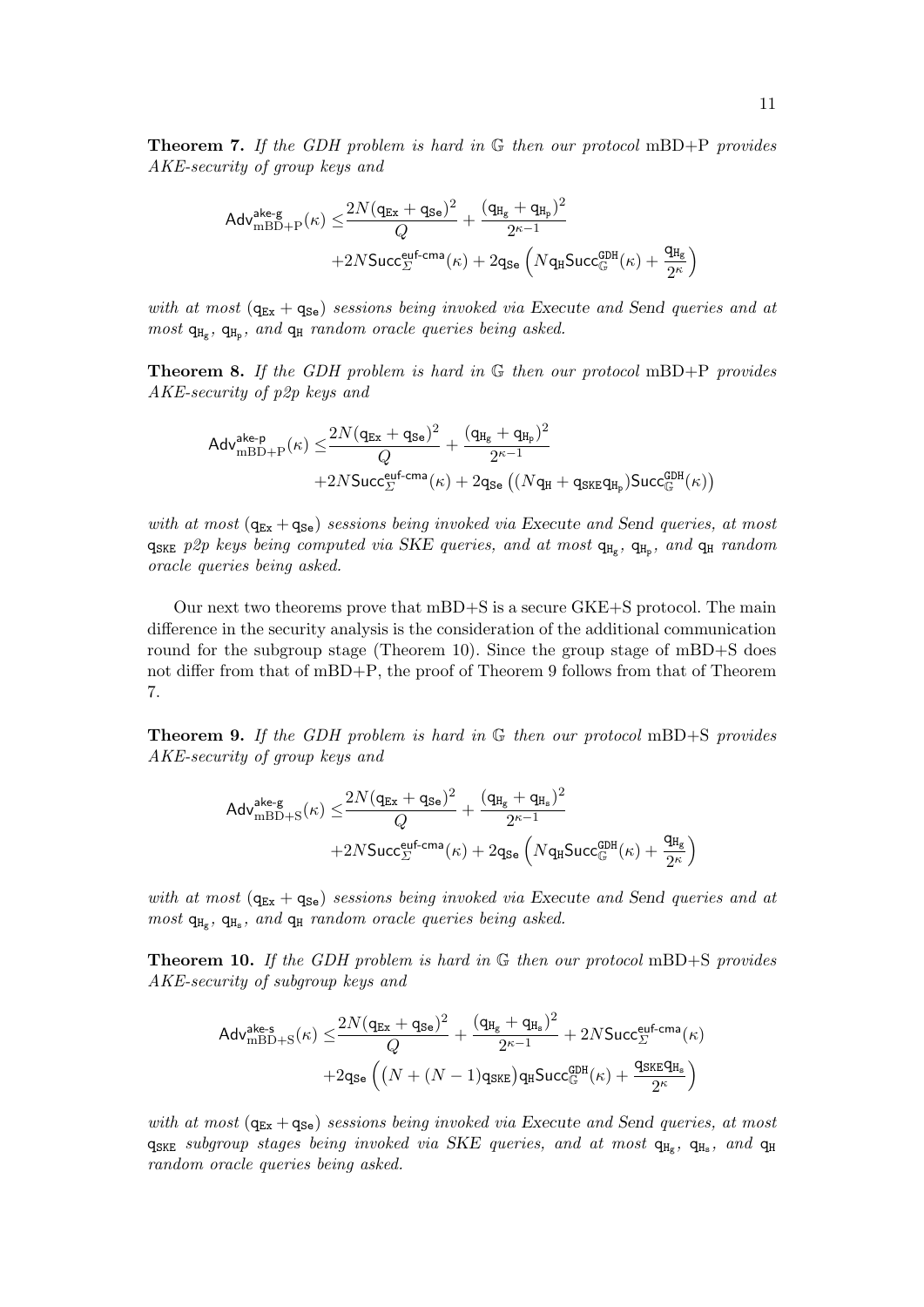# 7 Performance Comparison

In Table 1 we compare the complexity of our protocols. We measure the communication costs as a total number of transmitted elements in G, and computation costs as a number of modular exponentiations per  $U_i$  (in the case of BD we count only exponentiations with  $x_i$  assuming that  $|x_i| \gg n$ ). We omit signature generation and verification costs, which are equal for all considered protocols.

| $ GKE + P/S$ Protocols $  $ Rounds $  $ Communication $  $ |               |                 | Computation               |
|------------------------------------------------------------|---------------|-----------------|---------------------------|
|                                                            |               | (in log Q bits) | (in mod. exp. per $U_i$ ) |
| $ GKE+P BD$ [27]                                           |               | 3n              |                           |
| $ GKE+P KPT$ [27]                                          | $\mathcal{D}$ | $2n-2$          | $  n+2-i (2n-2 for U_1) $ |
| $ our mBD+P $                                              | $\Omega$      | 2n              |                           |
| $ {\rm GKE}{+}{\rm S}$ BD                                  | ച             | 2m              |                           |
| $\vert \text{our mBD} + S \vert$                           |               | m               | < າ                       |

Table 1. Performance Comparison of GKE+P and GKE+S Protocols

The first part of the table is devoted to GKE+P protocols. By GKE+P BD we denote the protocol from [27] in which the original Burmester-Desmedt protocol is executed in parallel with PDHKE, i.e. each user  $U_i$  uses two independent exponents  $x_i$ and  $\bar{x}_i$  for the computation of the group key and any p2p key, respectively. By GKE+P KPT we denote the tree-based Kim-Perrig-Tsudik protocol from [24] in which each user  $U_i$  holds only one exponent  $x_i$  and uses it to compute both types of keys, which has been proven secure in [27]. Since all GKE+P protocols apply the PDHKE technique for the derivation of p2p keys we also exclude the computation costs needed to compute a Diffie-Hellman secret  $k'_{i,j}$  that requires constantly one exponentiation per each  $U_j$ . Then, we observe that in comparison to GKE+P BD our mBD+P protocol has better communication complexity since it requires each  $U_i$  to hold only one exponent  $x_i$ . Note also that the PDHKE-KPT protocol has asymmetric costs, depending on the position of  $U_i$  in the sequence  $U_1, \ldots, U_n$ . Although this asymmetry may have benefits in groups with heterogeneous devices we remark that in general this protocol has much worse computation complexity.

The second part of the table compares the effort needed to derive a subgroup key for any subgroup of size  $m < n$ . By GKE+S BD we consider the trivial solution in which the original BD protocol from [13] is executed for each new subgroup. We compare it to the subgroup stage of our mBD+S protocol, which requires only one communication round per subgroup. Observe that the group stage of mBD+S is executed only once and its complexity is identical to the complete execution of the BD protocol. By  $\leq$  2 in the computation costs of mBD+S we point out that users can re-use the intermediate values  $k'_{i-1,i}$  and  $k'_{i,i+1}$  possibly computed during the group stage or during the subgroup stage for another subgroup, provided the relative position of  $U_{i-1}$  and  $U_i$  or of  $U_i$  and  $U_{i+1}$  in the cyclic order of the new subgroup remains the same. In this way our mBD+S protocol also offers a trade-off between space and computation complexity depending on whether users wish to cache the intermediate values that re-occur in different protocol stages.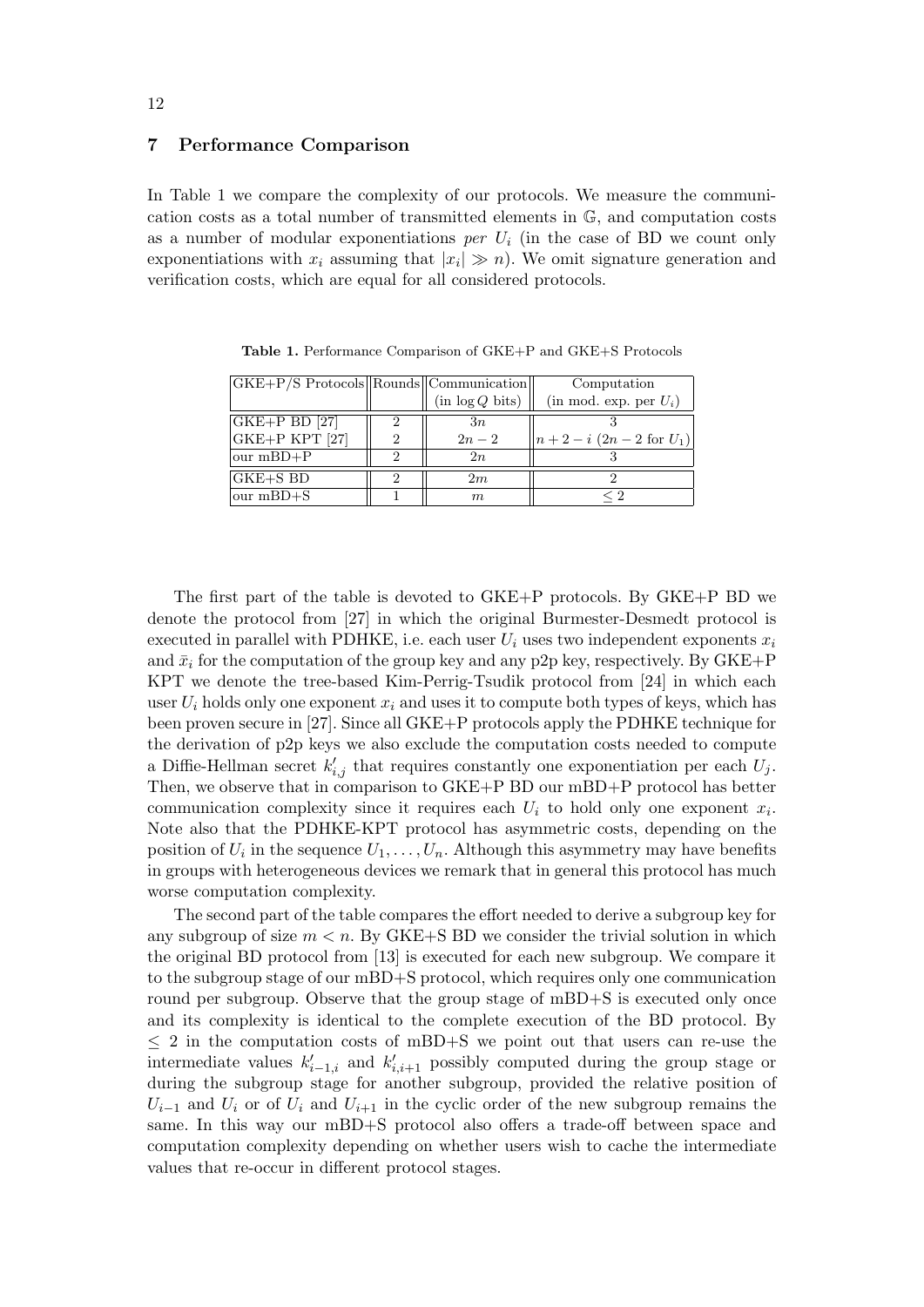# 8 Conclusion

The increasing popularity of multi-user communication systems offering various forms of communication can be secured using flexible GKE protocols that provide more than just a secret group key for the initial set of their participants. This paper addressed the extension of this basic functionality of GKE protocols towards the computation of different types of keys allowing a secure mix of group, subgroup, and peer-to-peer communication. While our mBD+P protocol with improved complexity compared to the protocols from [27] allows a secure mix of group and peer-to-peer communication our mBD+S protocol extends this approach to obtain the additional secure communication within any possible subgroup.

#### Acknowledgments

This work was supported in part by the European Commission through the ICT Program under Contract ICT-2007-216676 ECRYPT II, by the French ANR-07-SESU-008-01 PAMPA Project, and through the Center for Advanced Security Research Darmstadt (www.cased.de).

#### References

- 1. M. Abdalla, J.-M. Bohli, M. I. G. Vasco, and R. Steinwandt. (Password) Authenticated Key Establishment: From 2-Party to Group. In TCC 2007, LNCS 4392, pp. 499–514. 2007.
- 2. M. Abdalla, E. Bresson, O. Chevassut, and D. Pointcheval. Password-Based Group Key Exchange in a Constant Number of Rounds. In PKC 2006, LNCS 3958, pp. 427–442. 2006.
- 3. M. Bellare and P. Rogaway. Entity Authentication and Key Distribution. In CRYPTO 1993, LNCS 773, pp. 232–249. Springer, 1994.
- 4. G. P. Biswas. Diffie-Hellman Technique: Extended to Multiple Two-Party Keys and One Multi-Party Key. IET Inf. Sec., 2(1):12–18, 2008.
- 5. C. Boyd and A. Mathuria. Protocols for Authentication and Key Establishment. Springer, 2003.
- 6. A. Boldyreva. Threshold Signatures, Multisignatures and Blind Signatures Based on the Gap-Diffie-Hellman-Group Signature Scheme. In PKC 2003, LNCS 2567, pp. 31–46. Springer, 2003.
- 7. E. Bresson, O. Chevassut, and D. Pointcheval. Dynamic Group Diffie-Hellman Key Exchange under Standard Assumptions. In EUROCRYPT 2002, LNCS 2332, pp. 321–336. Springer, 2002.
- 8. E. Bresson, O. Chevassut, D. Pointcheval, and J.-J. Quisquater. Provably Authenticated Group Diffie-Hellman Key Exchange. In ACM CCS'01, pp. 255–264. ACM, 2001.
- 9. E. Bresson and M. Manulis. Malicious Participants in Group Key Exchange: Key Control and Contributiveness in the Shadow of Trust. In ATC 2007, LNCS 4610, pp. 395–409. 2007.
- 10. E. Bresson and M. Manulis. Contributory Group Key Exchange in the Presence of Malicious Participants. IET Inf. Sec., 2(3):85–93, 2008.
- 11. E. Bresson and M. Manulis. Securing Group Key Exchange against Strong Corruptions. In ACM ASIACCS'08, pp. 249–260. ACM Press, 2008.
- 12. E. Bresson, M. Manulis, and J. Schwenk. On Security Models and Compilers for Group Key Exchange Protocols. In IWSEC 2007, LNCS 4752, pp. 292–307. Springer, 2007.
- 13. M. Burmester and Y. Desmedt. A Secure and Efficient Conference Key Distribution System. In EUROCRYPT 1994, LNCS 950, pp. 275–286. Springer, 1994.
- 14. R. Canetti and H. Krawczyk. Analysis of Key-Exchange Protocols and Their Use for Building Secure Channels. In EUROCRYPT 2001, LNCS 2045, pp. 453–474. Springer, 2001.
- 15. K.-K. R. Choo, C. Boyd, and Y. Hitchcock. Examining Indistinguishability-Based Proof Models for Key Establishment Protocols. In ASIACRYPT 2005, LNCS 3788, pp. 585–604. Springer, 2005.
- 16. Y. Desmedt and T. Lange. Revisiting Pairing Based Group Key Exchange. In FC 2008, LNCS 5143, pp. 53–68. Springer, 2008.
- 17. W. Diffie and M. E. Hellman. New Directions in Cryptography IEEE Tran. on Inf. Th., 22(6):644– 654, 1976.
- 18. M. C. Gorantla, C. Boyd, and J. M. González Nieto Modeling Key Compromise Impersonation Attacks on Group Key Exchange Protocols. In PKC 2009, LNCS 5443, pp. 105–123. Springer, 2009.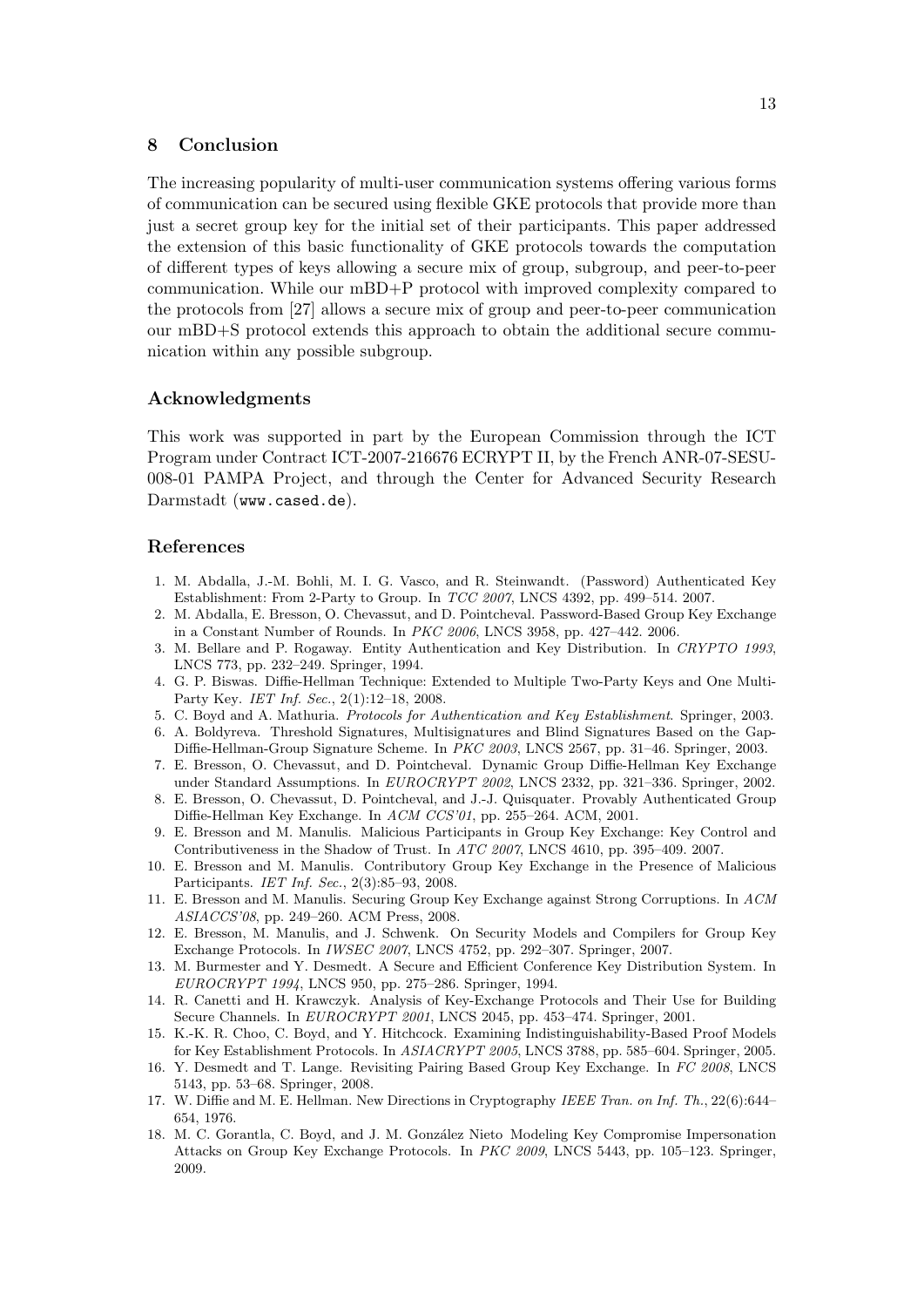- 19. I. Ingemarsson, D. T. Tang, and C. K. Wong. A Conference Key Distribution System. IEEE Tran. on Inf. Th., 28(5):714–719, 1982.
- 20. I. R. Jeong and D. H. Lee. Parallel Key Exchange. J. of Univ. Comp. Sci., 14(3):377–396, 2008.
- 21. J. Katz and J. S. Shin. Modeling Insider Attacks on Group Key-Exchange Protocols. In ACM CCS'05, pp. 180–189. ACM Press, 2005.
- 22. J. Katz and M. Yung. Scalable Protocols for Authenticated Group Key Exchange. In CRYPTO 2003, LNCS 2729, pp. 110–125. Springer, 2003.
- 23. H.-J. Kim, S.-M. Lee, and D. H. Lee. Constant-Round Authenticated Group Key Exchange for Dynamic Groups. In ASIACRYPT 2004, LNCS 3329, pp. 245–259, Springer, 2004.
- 24. Y. Kim, A. Perrig, and G. Tsudik. Group Key Agreement Efficient in Communication. IEEE Tran. on Comp., 53(7):905–921, 2004.
- 25. Y. Kim, A. Perrig, and G. Tsudik. Tree-Based Group Key Agreement. ACM Trans. on Inf. and Syst. Sec., 7(1):60–96, 2004.
- 26. B. LaMacchia, K. Lauter, and A. Mityagin. Stronger Security of Authenticated Key Exchange. In ProvSec 2007, LNCS 4784, pp. 1–16. Springer, 2007.
- 27. M. Manulis. Group Key Exchange Enabling On-Demand Derivation of Peer-to-Peer Keys. In ACNS 2009, LNCS 5536, pp. 1–19. Springer, 2009.
- 28. M. Manulis. Security-Focused Survey on Group Key Exchange Protocols. Cryptology ePrint Archive, Report 2006/395, 2006.
- 29. A. Mayer and M. Yung. Secure Protocol Transformation via "Expansion": From Two-Party to Groups. In ACM CCS '99, pp. 83–92. ACM Press, 1999.
- 30. J. Nam, J. Paik, U.-M. Kim, and D. Won. Constant-Round Authenticated Group Key Exchange with Logarithmic Computation Complexity. In ACNS 2007, LNCS 4521, pp. 158–176. Springer, 2007.
- 31. D. G. Steer, L. Strawczynski, W. Diffie, and M. J. Wiener. A Secure Audio Teleconference System. In CRYPTO 1988, LNCS 403, pp. 520–528. Springer, 1990.
- 32. M. Steiner, G. Tsudik, and M. Waidner. Diffie-Hellman Key Distribution Extended to Group Communication. In ACM CCS'96, pp. 31–37. ACM Press, 1996.
- 33. S. Wu and Y. Zhu. Constant-Round Password-Based Authenticated Key Exchange Protocol for Dynamic Groups. In FC 2008, LNCS 5143, pp. 69–82. Springer, 2008.

# A Proof of Theorem 1

In the following we show that the advantage of  $A$  in distinguishing  $k_i$  from some random element from  $\{0,1\}^{\kappa}$  is negligible. We construct a sequence of games  $\mathbf{G}_0, \ldots, \mathbf{G}_4$ and denote by  $\text{Win}_{i}^{\text{ake-g}}$  the event that the bit b' output by A is identical to the randomly chosen bit b in the *i*-th game. Recall that in each game  $TestGK(\Pi_i^s)$  is answered only if the instance  $\Pi_i^s$  is fresh.

Game  $G_0$ . This is the real execution of mBD+P in which a simulator  $\Delta$  truly answers all queries of A on behalf of the instances as defined in  $\mathsf{Game}_{\mathcal{A},\text{mBD}+\text{P}}^{\text{ake-g},b}(\kappa)$ .

We assume that A has access to the hash queries for the hash functions  $H$ ,  $H_g$ , and  $H_p$ , which are modeled as random oracles in the classical way, i.e., by returning new random values for new queries and replaying answers if the queries were previously made.

**Game G<sub>1</sub>.** In this game we exclude for every honest user  $U_i$  the collisions of the transcripts  $(U_i, y_i)$  and group keys  $k_i$  computed in different sessions. We also exclude any collisions between  $k_i$  and any p2p key  $k_{i,j}$ . Regarding the transcripts we observe that if  $U_i$  is honest then its session value  $y_i$  is randomly distributed in  $\mathbb{G}$  (as a result of  $y_i := g^{x_i}$  for  $x_i \in_R \mathbb{Z}_Q$ . Thus, according to the birthday paradox the collision on transcripts occurs with the probability of at most  $N(\mathbf{q}_{Ex} + \mathbf{q}_{Se})^2/Q$  over all possible users (recall that sessions can be invoked via Execute and Send queries). The uniqueness of transcripts also implies the uniqueness of inputs to  $H_g(z)$  $z'_{1,2}, \ldots, z'_{n,1}, \texttt{sid}_i$ ). By construction inputs to  $H_g$  remain always different from the inputs to  $H_p$ . Since  $H_g$  and H<sup>p</sup> are modeled as random functions we can also apply the birthday paradox and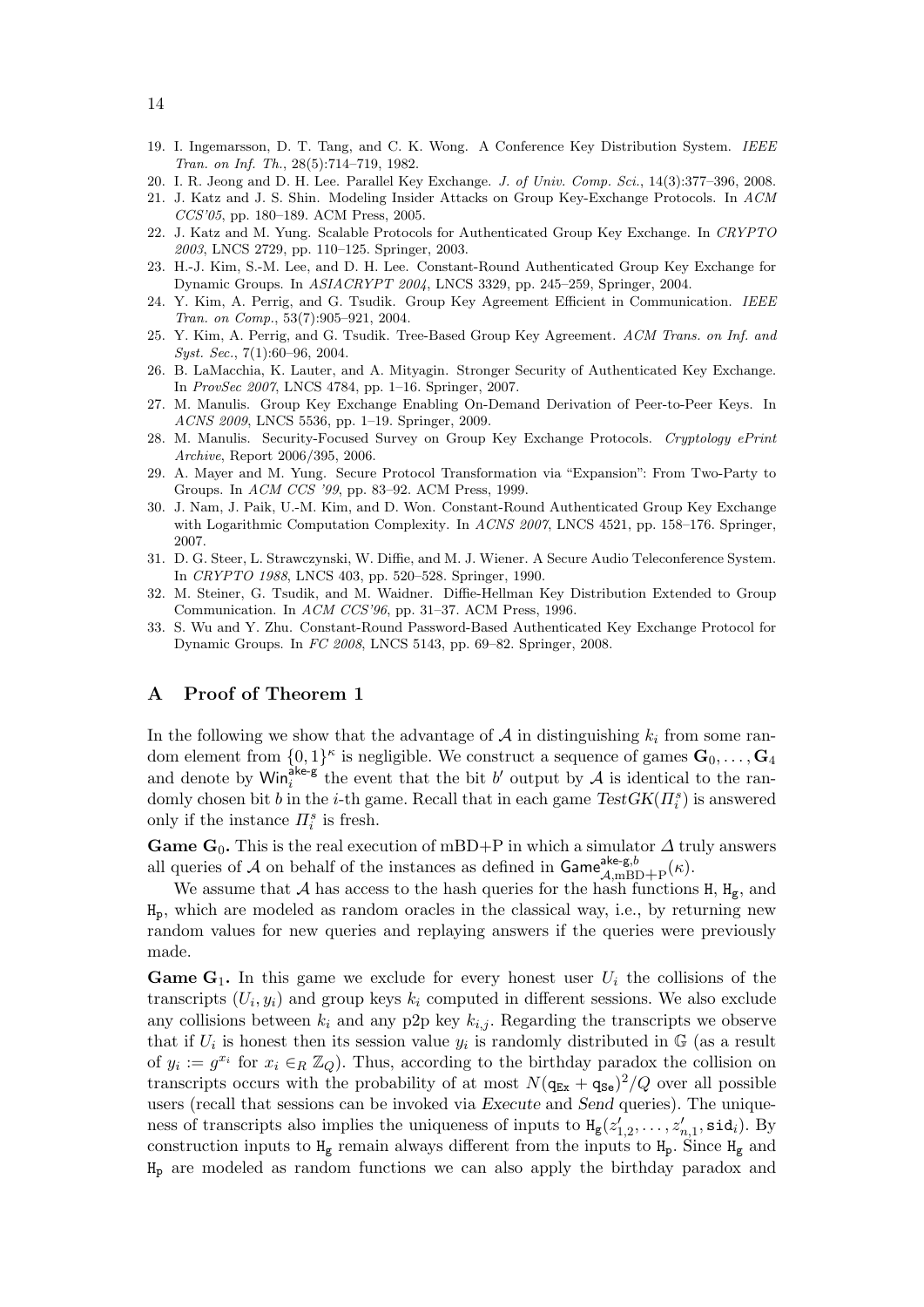upper-bound the probability of collisions for  $k_i$  and collisions between  $k_i$  and any  $k_{i,j}$ by  $(q_{H_g} + q_{H_p})^2/2^{\kappa}$ . Thus,

$$
|\Pr[\mathsf{Win}_1^{\mathsf{ake}\text{-}\mathsf{g}}]-\Pr[\mathsf{Win}_0^{\mathsf{ake}\text{-}\mathsf{g}}]|\leq \frac{N(q_{\mathsf{Ex}}+q_{\mathsf{Se}})^2}{Q}+\frac{(q_{\mathtt{H_g}}+q_{\mathtt{H_p}})^2}{2^{\kappa}}.
$$

Game G<sub>2</sub>. In this game we assume that  $\Delta$  fails and bit b' is set at random if  $\mathcal A$ queries Send containing  $(U_i, z_i, \sigma_i)$  with  $\sigma_i$  being a valid signature that has not been previously output by an uncorrupted oracle  $\Pi_i^s$ . In other words the simulation aborts if A outputs a successful forgery. Following the classical reductionist argument (see for instance [8]) we can build a forger against the signature scheme and upper-bound the probability difference

$$
|\Pr[\mathsf{Win}_2^{\mathsf{ake}\text{-}\mathsf{g}}]-\Pr[\mathsf{Win}_1^{\mathsf{ake}\text{-}\mathsf{g}}]|\leq N\mathsf{Succ}_{\varSigma}^{\mathsf{euf}\text{-}\mathsf{cma}}(\kappa).
$$

**Game G<sub>3</sub>.** In this game we let  $\Delta$  guess a value  $q^* \in [1, q_{\text{Se}}]$  and abort if the TestGK query is not asked for the session invoked by the  $q^*$ -th query. Let Q be the event that this guess is correct and  $Pr[Q] = 1/q_{\text{Se}}$ . Thus,

$$
\Pr[\mathsf{Win}_{3}^{\mathsf{ake}\text{-}\mathsf{g}}] = \Pr[\mathsf{Win}_{2}^{\mathsf{ake}\text{-}\mathsf{g}}] \frac{1}{\mathsf{q}_{\mathsf{Se}}} + \frac{1}{2} \left( 1 - \frac{1}{\mathsf{q}_{\mathsf{Se}}} \right)
$$

.

This implies,

$$
\Pr[\mathsf{Win}_2^{\mathsf{ake}\text{-}\mathsf{g}}]=\mathsf{q}_{\mathsf{Se}}\left(\Pr[\mathsf{Win}_3^{\mathsf{ake}\text{-}\mathsf{g}}]-\frac{1}{2}\right)+\frac{1}{2}.
$$

Game G<sub>4</sub>. In this game we assume that  $\Delta$  is given access to the private random oracle  $H' : \{0,1\}^* \to \{0,1\}^{\kappa}$  and computes in the simulation of the  $q^*$ -th session for each pair of consecutive users  $(U_i, U_{i+1})$  in the cycle  $z'_{i,i+1} = H'(i, i + 1)$ . Clearly both games remain indistinguishable unless A queries  $H(k'_{i,i+1})$  for any  $i \in [1, n]$ . However, this query can be used to break the GDH problem in  $\mathbb{G}$ , i.e.  $\Delta$  embeds  $g^a$  and  $g^b$  from the challenge of the GDH problem into the corresponding values  $g^{x_i}$  and  $g^{x_{i+1}}$ , and uses the access to the DDH oracle  $\mathcal D$  in order to identify  $k'_{i,i+1} = g^{x_i x_{i+1}}$  provided by  $A$  as input to H. Therefore,

$$
|\Pr[\mathsf{Win}^{\mathsf{ake}\text{-}\mathsf{g}}_4]-\Pr[\mathsf{Win}^{\mathsf{ake}\text{-}\mathsf{g}}_3]|\leq N\mathsf{q}_{\mathtt{H}}\mathsf{Succ}^{\mathsf{GDH}}_{\mathbb{G}}(\kappa).
$$

As a result of this game the group key  $k_i$  computed in the  $q^*$ -th session is the output of  $H_g(z_1')$  $\mathbf{z}'_{1,2}, \ldots, \mathbf{z}'_{n,1}, \mathtt{sid}_i)$  where all input values  $z'_1$  $z'_{1,2}, \ldots, z'_{n,1}$  are uniform in  $\{0,1\}^{\kappa}$ . Since  $\text{H}_{g}$  is modeled as a random oracle and collisions on group keys computed in two different sessions have been excluded in Game  $G_1$  the probability that A wins without querying  $H_g(z_1')$  $\mathbf{z}'_{1,2}, \ldots, \mathbf{z}'_{n,1}, \mathbf{sid}_i$  is  $1/2$ ; on the other hand, the probability that A asks such a query is given by  $q_{\text{Hg}}/2^{n\kappa} < q_{\text{Hg}}/2^{\kappa}$  (for the guess of  $z_1$ )  $z'_{1,2}, \ldots, z'_{n,1}$ ). Hence,  $\Pr[\mathsf{Win}_4^{\mathsf{ake}\text{-}\mathsf{g}}] \leq 1/2 + \mathsf{q}_{\mathtt{H}_{\mathsf{g}}}/2^{\kappa}.$ 

Summarizing the above equations we obtain a negligible advantage

$$
\begin{aligned} &\mathsf{Adv}_{\mathrm{mBD+P}}^{\mathsf{ake-g}}(\kappa) = |2\Pr[\mathsf{Win}_{0}^{\mathsf{ake-g}}]-1|\\ &\leq \frac{2N(q_{\text{Ex}}+q_{\text{Se}})^2}{Q} + \frac{(q_{\text{H}_{\text{g}}}+q_{\text{H}_{\text{p}}})^2}{2^{\kappa-1}} + 2N\mathsf{Succ}_{\Sigma}^{\mathsf{euf-cma}}(\kappa)\\ &+ 2q_{\text{Se}}\left(Nq_{\text{H}}\mathsf{Succ}_{\mathbb{G}}^{\mathsf{GDH}}(\kappa) + \frac{q_{\text{H}_{\text{g}}}}{2^{\kappa}}\right). \end{aligned}
$$

⊓⊔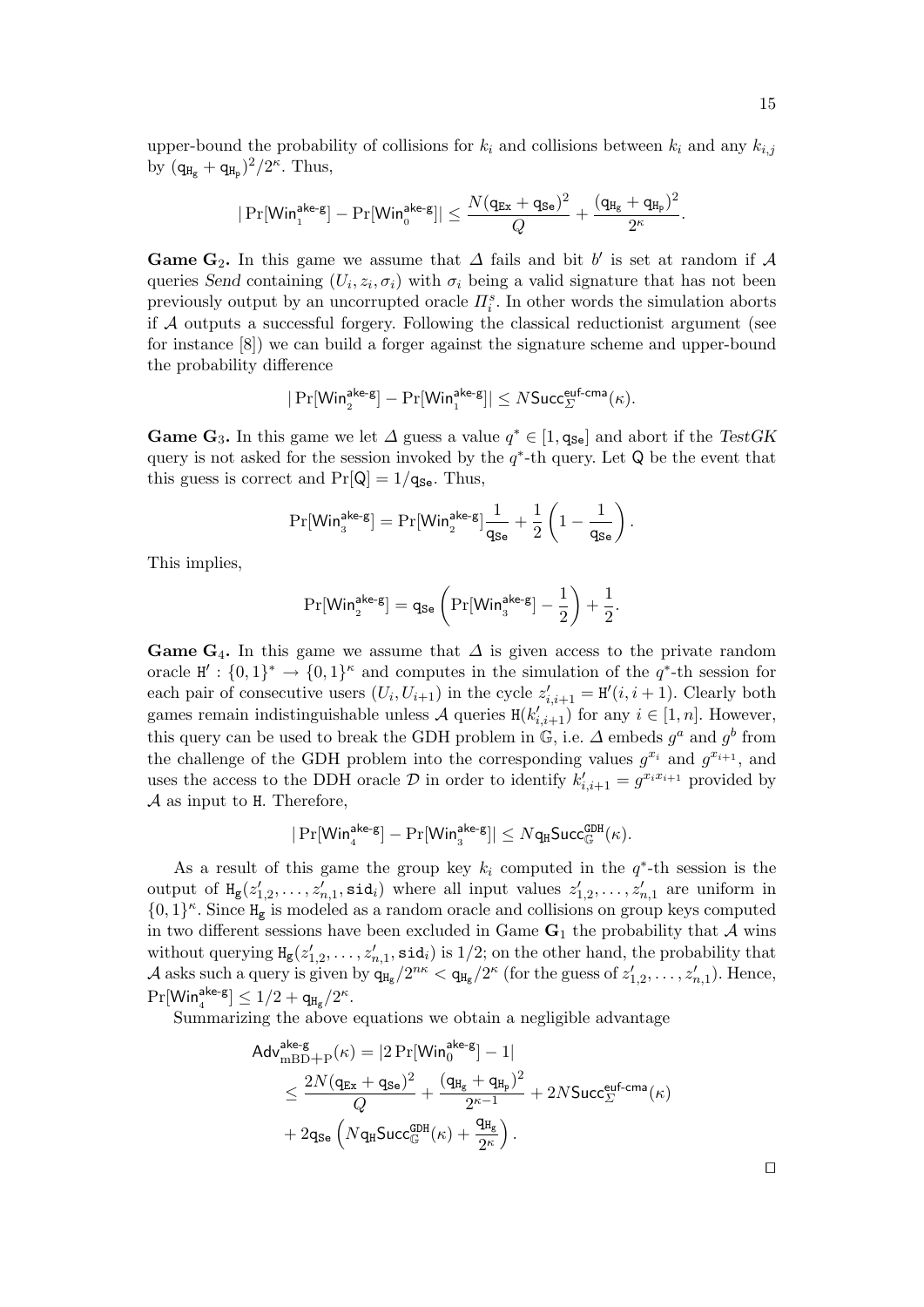# B Proof of Theorem 2

In the following we show that the advantage of  $A$  in distinguishing any  $k_{i,j}$  computed by uncorrupted users  $U_i$  and  $U_j$  from some random element in  $\{0,1\}^{\kappa}$  is negligible. We construct a sequence of games  $\mathbf{G}_0, \ldots, \mathbf{G}_6$  and denote by  $\text{Win}_i^{\text{ake-g}}$  the event that the bit  $b'$  output by  $\mathcal A$  is identical to the randomly chosen bit  $b$  in the *i*-th game. Recall that in each game  $TestSK(\Pi_i^s, \text{spid}_i^s)$  is answered only if the instance-subgroup pair  $(\varPi_i^s, \mathtt{spid}_i^s)$  is fresh.

**Game G<sub>0</sub>.** This is the real execution of mBD+P in which a simulator  $\Delta$  truly answers all queries of A on behalf of the instances as defined in  $\mathsf{Game}^{\mathsf{ake-p},b}_{\mathcal{A},\text{mBD}+\text{P}}(\kappa)$ .

We assume that A has access to the hash queries for the hash functions  $H$ ,  $H_g$ , and Hp, which are modeled as random oracles.

**Game G<sub>1</sub>.** In this game we exclude for every honest user  $U_i$  the collisions of the transcripts  $(U_i, y_i)$  and group keys  $k_i$ . We also exclude collisions between  $k_i$  and any p2p key  $k_{i,j}$ . Additionally, we exclude collisions amongst p2p keys  $k_{i,j}$  computed by  $U_i$  for different (possibly malicious)  $U_j$ . Since sessions can be invoked via Execute and Send queries we obtain for the collision on transcripts (according to the birthday paradox) the probability of at most  $N(\mathbf{q}_{Ex} + \mathbf{q}_{Se})^2/Q$  over all possible users. Collisions amongst  $k_i$  and collisions between  $k_i$  and any  $k_{i,j}$  can be upper-bounded by  $(q_{H_g} +$  $(q_{H_p})^2/2^{\kappa}$  using the same argument as in Game  $G_1$  from the proof of Theorem 7. This upper-bound also includes collisions amongst  $k_{i,j}$  computed by the same honest  $U_i$ for different  $U_j$ . To see this observe that even if  $U_j$  malicious and chooses own  $y_j$ in some rogue way (e.g. in relation to other values) the input to  $H_p(k'_{i,j}, U_i|y_i, U_j|y_j)$ still remains unique due to the uniqueness of the honest user's transcript  $(U_i, y_i)$  and identity  $U_i$ . Hence,

$$
|\Pr[\mathsf{Win}_1^{\mathsf{ake-p}}]-\Pr[\mathsf{Win}_0^{\mathsf{ake-p}}]|\leq \frac{N(q_{\mathsf{Ex}}+q_{\mathsf{Se}})^2}{Q}+\frac{(q_{\mathtt{H_g}}+q_{\mathtt{H_p}})^2}{2^{\kappa}}.
$$

**Game G<sub>2</sub>.** In this game we abort simulation (setting bit  $b'$  at random) if A queries Send containing  $(U_i, z_i, \sigma_i)$  with  $\sigma_i$  being a valid signature that has not been previously output by an oracle of uncorrupted  $U_i$ . In other words the simulation fails if  ${\mathcal{A}}$  outputs a successful forgery such that

$$
|\Pr[\mathsf{Win}_2^{\mathsf{ake-p}}]-\Pr[\mathsf{Win}_1^{\mathsf{ake-p}}]|\leq N\mathsf{Succ}_{\varSigma}^{\mathsf{euf-cma}}(\kappa).
$$

**Game G<sub>3</sub>.** In this game  $\Delta$  randomly chooses a session  $q^* \in_R [1, q_{\text{Se}}]$  and aborts the simulation (setting bit  $b'$  at random) if  $A$  asks the TestSK query to some oracle  $\Pi_i^s$ that accepted in a group stage of another session, i.e. not in the  $q^*$ -th session. Using similar argument as in Game  $\mathbf{G}_3$  from the proof of Theorem 7 we obtain

$$
\Pr[\mathsf{Win}_2^{\mathsf{ake-p}}]=\mathsf{q}_{\mathsf{Se}}\left(\Pr[\mathsf{Win}_3^{\mathsf{ake-p}}]-\frac{1}{2}\right)+\frac{1}{2}.
$$

As a result of this game it is sufficient for the simulator to focus on the  $q^*$ -th session and to simulate instances of users participating in the group and p2p stages of that session.

**Game G<sub>4</sub>.** In this game  $\Delta$  is given access to the private random oracle  $H' : \{0,1\}^* \to$  $\{0,1\}^{\kappa}$  and in the simulation of the  $q^*$ -th session for each pair of consecutive users  $(U_i, U_{i+1})$  in the cycle  $\Delta$  computes  $z'_{i,i+1} = H'(i, i+1)$  if both users  $U_i$  and  $U_{i+1}$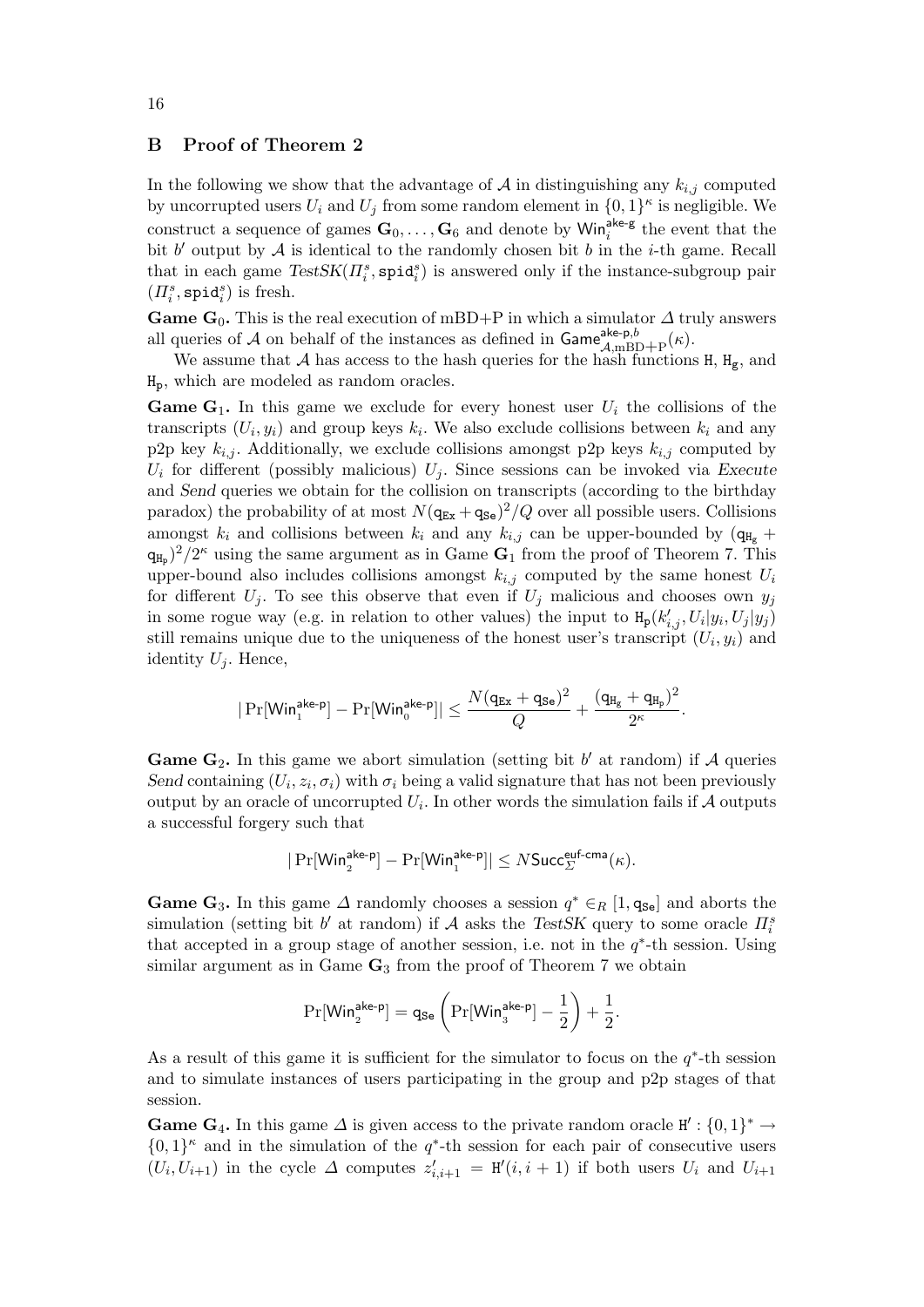are uncorrupted. Note that the definition of AKE-security for p2p keys requires the TestSK query to be asked to a fresh instance-subgroup pair  $(\Pi_i^s, \text{spid}_i^s)$ . In case of p2p keys spid<sub>i</sub> would contain two users  $U_i$  and  $U_j$  that must be uncorrupted at the moment when their p2p key is computed. However,  $A$  is allowed to corrupt and act on behalf of other users during the protocol execution. This replacement remains indistinguishable unless  $\mathcal A$  queries  $H(k'_{i,i+1})$ , in which case we can solve the challenge of the GDH problem (similar to the proof of the previous theorem). Thus,

$$
|\Pr[\mathsf{Win}_4^{\mathsf{ake-p}}]-\Pr[\mathsf{Win}_3^{\mathsf{ake-p}}]|\leq Nq_{\mathtt{H}}\mathsf{Succ}^{\mathsf{GDH}}_{\mathbb{G}}(\kappa).
$$

This game implies that in the  $q^*$ -th session the computation of the group key  $k_i =$  $H_g(z'_1)$  $\mathbf{z}'_{i,1}, \ldots, \mathbf{z}'_{n,1}, \text{sid}_i$  uses values  $\mathbf{z}'_{i,i+1}$  that are uniform in  $\{0,1\}^{\kappa}$  if the respective users  $U_i$  and  $U_{i+1}$  were uncorrupted at the moment when  $z'_{i,i+1}$  was computed.

**Game G<sub>5</sub>.** In this game  $\Delta$  randomly chooses a value  $q^{**} \in_R [1, q_{SKE}]$  and aborts the  $\sigma^*$ simulation (setting bit  $b'$  at random) if  ${\cal A}$  asks its  $q^{**}$ -th query  $\dot{SKE}(\overline{H_i^s}, {\tt spid}_i^s)$  without asking the  $TestSK(\Pi_i^s, \text{spid}_i^s)$  query later. I.e.  $\Delta$  tries to guess which invocation in the p2p stage of the  $q^*$ -th session will lead to the computation of the target p2p key. Then,

$$
\Pr[\mathsf{Win}_{4}^{\mathsf{ake-p}}] = q_{\mathsf{SKE}} \left( \Pr[\mathsf{Win}_{5}^{\mathsf{ake-p}}] - \frac{1}{2} \right) + \frac{1}{2}.
$$

Note that if the guess is positive then  $\text{spid}_i^s$  contains two uncorrupted users  $U_i$ and  $U_i$ .

Game G<sub>6</sub>. In this game we assume that  $\Delta$  is given access to the private random oracle H ′  $p'_{\mathbf{p}}: \{0,1\}^* \to \{0,1\}^{\kappa}$  and in response to the  $q^{**}$ -th  $SKE(\Pi_i^s, \text{spid}_i^s)$  query guessed above  $\Delta$  computes the corresponding p2p key  $k_{i,j}$  as  $H_i$  $p'_{\rm p}(U_i|y_i,U_j|y_j)$  that is independent of  $k'_{i,j}$ . Again, this replacement remains indistinguishable unless A queries  $H_p(k'_{i,i+1}, U_i|y_i, U_j|y_j)$ , in which case reduction to the GDH problem becomes possible, i.e.

$$
|\Pr[\mathsf{Win}_{_{6}}^{\mathsf{ake-p}}]-\Pr[\mathsf{Win}_{_{5}}^{\mathsf{ake-p}}]|\leq q_{H_{p}}\mathsf{Succ}_{\mathbb{G}}^{\mathsf{GDH}}(\kappa).
$$

As a consequence the p2p key  $k_{i,j}$  is uniform in  $\{0,1\}^{\kappa}$  and, thus  $Pr[\text{Win}_{6}^{\text{ake-p}}] \leq 1/2$ . Summarizing the above equations we obtain a negligible advantage

$$
\begin{aligned} &\mathsf{Adv}_{\mathrm{mBD}+\mathrm{P}}^{\mathsf{ake-p}}(\kappa) = |2\Pr[\mathsf{Win}_{0}^{\mathsf{ake-p}}]-1|\\ &\leq \frac{2N(q_{\text{Ex}}+q_{\text{Se}})^{2}}{Q} + \frac{(q_{\text{H}_{\text{g}}}+q_{\text{H}_{\text{p}}})^{2}}{2^{\kappa-1}} + 2N\mathsf{Succ}_{\Sigma}^{\mathsf{euf-cma}}(\kappa)\\ &+ 2q_{\text{Se}}\left((Nq_{\text{H}}+q_{\text{SKE}}q_{\text{H}_{\text{p}}})\mathsf{Succ}_{\mathbb{G}}^{\mathsf{GDR}}(\kappa)\right). \end{aligned}
$$

⊓⊔

# C Proof of Theorem 3

In the following we show that the advantage of  $A$  in distinguishing  $k_i$  from some random element from  $\{0,1\}^{\kappa}$  is negligible. We construct a sequence of games  $\mathbf{G}_0, \ldots, \mathbf{G}_4$ and denote by  $\text{Win}_{i}^{\text{ake-g}}$  the event that the bit b' output by A is identical to the randomly chosen bit b in the *i*-th game. Recall that in each game  $TestGK(\Pi_i^s)$  is answered only if the instance  $\Pi_i^s$  is fresh.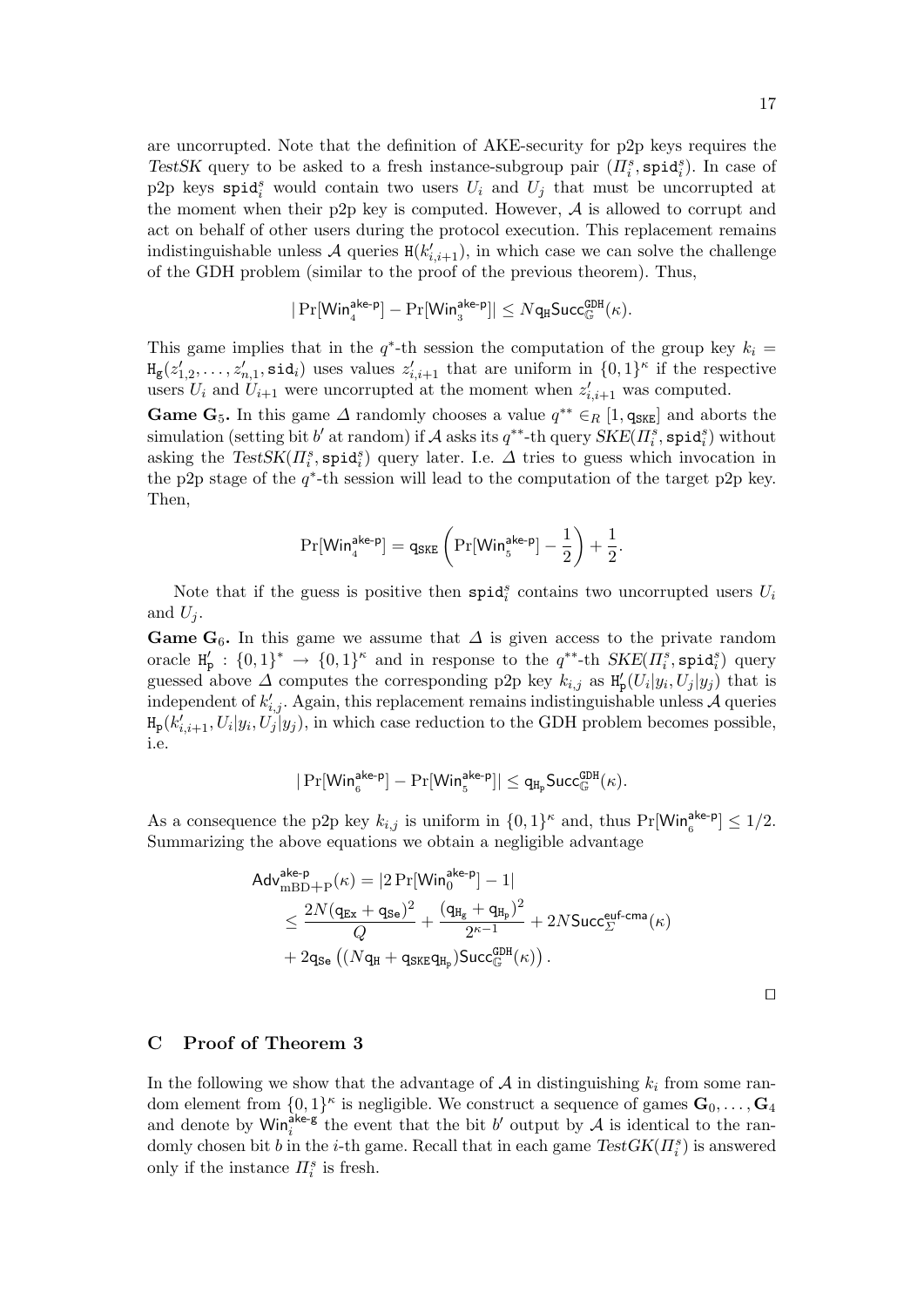Game G<sub>0</sub>. This is the real execution of mBD+S in which a simulator  $\Delta$  truly answers all queries of A on behalf of the instances as defined in  $\mathsf{Game}^{\mathsf{ake},g,b}_{\mathcal{A},\text{mBD}+\text{S}}(\kappa)$ .

We assume that  $A$  has access to the hash queries for the hash functions  $H$ ,  $H_g$ , and Hs, which are modeled as random oracles in the classical way, i.e., by returning new random values for new queries and replaying answers if the queries were previously made.

**Game G<sub>1</sub>.** In this game we exclude for every honest user  $U_i$  the collisions of the transcripts  $(U_i, y_i)$  and group keys  $k_i$  computed in different sessions. We also exclude any collisions between  $k_i$  and any subgroup key  $k_{i,J}$ . Regarding the transcripts we observe that if  $U_i$  is honest then its session value  $y_i$  is randomly distributed in  $\mathbb{G}$  (as a result of  $y_i := g^{x_i}$  for  $x_i \in_R \mathbb{Z}_Q$ ). Thus, according to the birthday paradox the collision on transcripts occurs with the probability of at most  $N(\mathbf{q}_{Ex} + \mathbf{q}_{Se})^2/Q$  over all possible users (recall that sessions can be invoked via Execute and Send queries). The uniqueness of transcripts also implies the uniqueness of inputs to  $H_g(z)$  $z'_{1,2},\ldots,z'_{n,1},$   $\textsf{sid}_i$ ). Since for each possible subgroup the corresponding  $\texttt{ssid}_i \subset \texttt{sid}_i$  used by an instance of  $U_i$  for the computation of the subgroup key does not repeat and since  $H_g$  and  $H_s$  are modeled as random functions we can also apply the birthday paradox and upper-bound the probability of collisions for  $k_i$  and collisions between  $k_i$  and any  $k_{i,J}$  by  $(q_{H_g} + q_{H_s})^2/2^{\kappa}$ . Thus,

$$
|\Pr[\mathsf{Win}_1^{\mathsf{ake}\text{-}\mathsf{g}}]-\Pr[\mathsf{Win}_0^{\mathsf{ake}\text{-}\mathsf{g}}]|\leq \frac{N(q_{\mathsf{Ex}}+q_{\mathsf{Se}})^2}{Q}+\frac{(q_{\mathtt{H}_{\mathsf{g}}}+q_{\mathtt{H}_{\mathsf{s}}})^2}{2^\kappa}.
$$

Game G<sub>2</sub>. In this game we assume that  $\Delta$  fails and bit b' is set at random if  $\mathcal A$ forges some signature, i.e. if A queries Send containing  $(U_i, z_i, \sigma_i)$  with  $\sigma_i$  being a valid signature that has not been previously output by an uncorrupted instance of  $U_i$ . Hence,

$$
|\Pr[\mathsf{Win}_2^{\mathsf{ake}\text{-}\mathsf{g}}]-\Pr[\mathsf{Win}_1^{\mathsf{ake}\text{-}\mathsf{g}}]|\leq N\mathsf{Succ}_\varSigma^{\mathsf{euf}\text{-}\mathsf{cma}}(\kappa).
$$

**Game G<sub>3</sub>.** In this game we let  $\Delta$  guess a value  $q^* \in [1, q_{\text{Se}}]$  and abort if the TestGK query is not asked for the session invoked by the  $q^*$ -th query. Similar to Game  $\mathbf{G}_3$ from the proof of Theorem 7 we obtain

$$
\Pr[\mathsf{Win}_2^{\mathsf{ake}\text{-}\mathsf{g}}] = \mathsf{q}_{\mathsf{Se}}\left(\Pr[\mathsf{Win}_3^{\mathsf{ake}\text{-}\mathsf{g}}] - \frac{1}{2}\right) + \frac{1}{2}.
$$

Game G<sub>4</sub>. In this game we assume that  $\Delta$  is given access to the private random oracle  $H' : \{0,1\}^* \to \{0,1\}^{\kappa}$  and computes in the group stage of the  $q^*$ -th session for each pair of consecutive users  $(U_i, U_{i+1})$  in the cycle  $z'_{i,i+1} = H'(i, i+1)$ , that is independent of  $k'_{i,i+1}, i \in [1, n]$ . Clearly both games remain indistinguishable unless A queries  $H(k'_{i,i+1})$  for any  $i \in [1, n]$ . However, this query can be used to break the GDH problem in  $\mathbb{G}$ , i.e.  $\Delta$  embeds  $g^a$  and  $g^b$  from the challenge of the GDH problem into the corresponding values  $g^{x_i}$  and  $g^{x_{i+1}}$  used on behalf  $U_i$  and  $U_{i+1}$  in the group stage, and uses the access to the DDH oracle  $\mathcal D$  in order to identify  $k'_{i,i+1} = g^{x_i x_{i+1}}$  provided by  $A$  as input to H. Therefore,

$$
|\Pr[\mathsf{Win}_4^{\mathsf{ake}\text{-}\mathsf{g}}]-\Pr[\mathsf{Win}_3^{\mathsf{ake}\text{-}\mathsf{g}}]|\leq N\mathsf{q}_{\mathtt{H}}\mathsf{Succ}^{\mathtt{GDH}}_{\mathbb{G}}(\kappa).
$$

As a result of this game the group key  $k_i$  computed in the  $q^*$ -th group stage session is the output of  $H_g(z)$  $\mathbf{z}'_{1,2}, \ldots, \mathbf{z}'_{n,1}, \mathtt{sid}_i)$  where all input values  $z'_1$  $z'_{1,2}, \ldots, z'_{n,1}$  are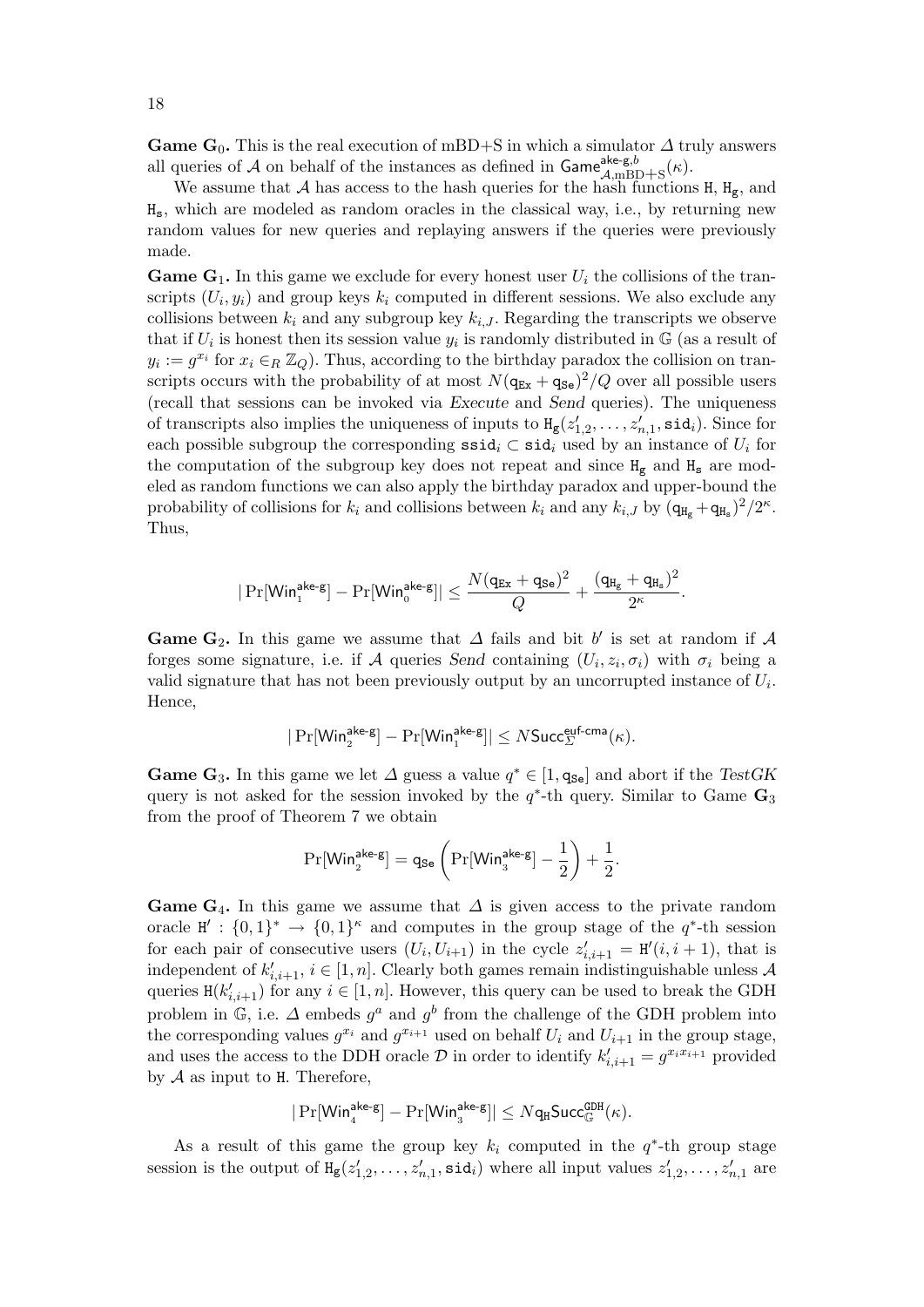uniform in  $\{0,1\}^{\kappa}$ . Since  $H_g$  is modeled as a random oracle and collisions on group keys computed in two different sessions have been excluded in Game  $G_1$  the probability that A wins without querying  $H_g(z_1)$  $\mathbf{z}'_{1,2}, \ldots, \mathbf{z}'_{n,1}, \texttt{sid}_i)$  is  $1/2$ ; on the other hand, the probability that A asks such a query is given by  $q_{H_g}/2^{n\kappa} < q_{H_g}/2^{\kappa}$  (for the guess of  $z'_1$  $\sum_{1,2}^{\prime}, \ldots, z'_{n,1}$ ). Hence,  $\Pr[\mathsf{Win}_4^{\mathsf{ake-g}}] \leq 1/2 + \mathsf{q}_{\mathtt{H_g}}/2^{\kappa}.$ 

Summarizing the above equations we obtain a negligible advantage

$$
\begin{aligned} &\mathsf{Adv}_{\text{mBD+S}}^{\text{ake-g}}(\kappa) = |2\Pr[\mathsf{Win}_{0}^{\text{ake-g}}]-1|\\ &\leq \frac{2N(q_{\text{Ex}}+q_{\text{Se}})^2}{Q}+\frac{(q_{\text{Hg}}+q_{\text{Hs}})^2}{2^{\kappa-1}}+2N\mathsf{Succ}_{\Sigma}^{\text{euf-cma}}(\kappa)\\ &+2q_{\text{Se}}\left(Nq_{\text{H}}\mathsf{Succ}_{\mathbb{G}}^{\text{GBH}}(\kappa)+\frac{q_{\text{Hg}}}{2^{\kappa}}\right). \end{aligned}
$$

⊓⊔

# D Proof of Theorem 4

In the following we show that the advantage of  $A$  in distinguishing any  $k_{i,J}$  computed by an instance  $\Pi_i^s$  of some uncorrupted  $U_i$  in the subgroup stage with regard to the subgroup  $\text{spid}_i^s = \{U_j\}_{j\in J}$  from some random element in  $\{0,1\}^{\kappa}$  is negligible. We construct a sequence of games  $\mathbf{G}_0, \ldots, \mathbf{G}_8$  and denote by Win<sup>ake-s</sup> the event that the bit  $b'$  output by  $\mathcal A$  is identical to the randomly chosen bit  $b$  in the *i*-th game. Recall that in each game  $TestSK(\Pi_i^s, \text{spid}_i^s)$  is answered only if the instance-subgroup pair  $(\varPi_i^s, \mathtt{spid}_i^s)$  is fresh.

Game  $G_0$ . This is the real execution of mBD+S in which a simulator  $\Delta$  truly answers all queries of A on behalf of the instances as defined in  $\mathsf{Game}^{\mathsf{ake-s},b}_{\mathcal{A},\text{mBD}+\text{S}}(\kappa)$ .

We assume that A has access to the hash queries for the hash functions  $H$ ,  $H_g$ , and Hs, which are modeled as random oracles.

**Game G<sub>1</sub>.** In this game we exclude for every honest user  $U_i$  the collisions of the transcripts  $(U_i, y_i)$  and group keys  $k_i$ . We also exclude collisions between  $k_i$  and any subgroup key  $k_{i,J}$ . Additionally, we exclude collisions amongst subgroup keys  $k_{i,J}$ computed by  $U_i$  for different subgroups  $\texttt{spid}_i$  consisting of (possibly malicious)  $U_j$ ,  $j \in J$ . Since sessions can be invoked via Execute and Send queries we obtain for the collision on transcripts (according to the birthday paradox) the probability of at most  $N(\mathbf{q}_{\text{Ex}} + \mathbf{q}_{\text{Se}})^2$  (Q over all possible users. Collisions amongst  $k_i$  and collisions between  $k_i$  and any  $k_{i,J}$  can be upper-bounded by  $(q_{\text{Hg}} + q_{\text{Hs}})^2/2^{\kappa}$  using the same argument as in Game  $G_1$  from the proof of Theorem 9. This upper-bound also includes collisions amongst  $k_{i,J}$  computed by an honest  $U_i$  for different subgroups involving  $U_j$ ,  $j \in J$ . This holds since even if  $U_j$ ,  $j \in J$  is corrupted and chooses own  $y_j$  in some rogue way (e.g. in relation to other values) the input to  $H_s(z)$  $\mathbf{z}'_{1,2}, \ldots, \mathbf{z}'_{m,1}, \mathtt{ssid}_i) \text{ still remains}$ unique due to the uniqueness of the honest user's transcript  $(U_i, y_i)$  and identity  $U_j$ . (Note that for any subgroup  $\text{spid}_i \subset \text{pid}_i$  the subgroup stage can be invoked only once.) Hence,

$$
|\Pr[\mathsf{Win}_1^{\mathsf{ake-s}}]-\Pr[\mathsf{Win}_0^{\mathsf{ake-s}}]|\leq \frac{N(q_{\text{Ex}}+q_{\text{Se}})^2}{Q}+\frac{(q_{\text{H}_\text{g}}+q_{\text{H}_\text{s}})^2}{2^\kappa}.
$$

Game  $G_2$ . In this game we abort simulation (setting bit  $b'$  at random) if A queries Send containing  $(U_i, z_i, \sigma_i)$  with  $\sigma_i$  being a valid signature that has not been previously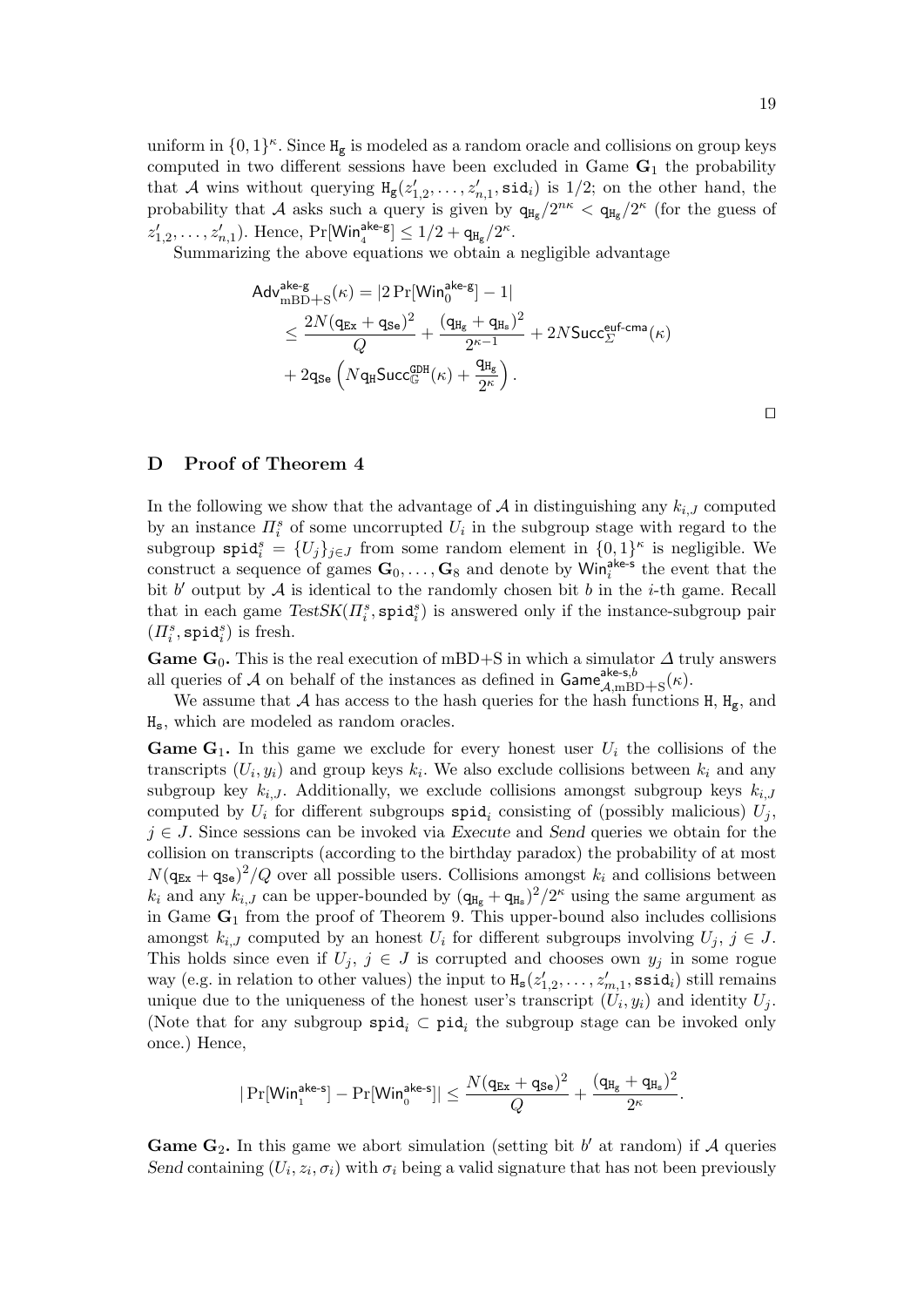output by an oracle of uncorrupted  $U_i$ . In other words the simulation fails if  ${\mathcal{A}}$  outputs a successful forgery such that

$$
|\Pr[\mathsf{Win}^\mathsf{ake\text{-}s}_2]-\Pr[\mathsf{Win}^\mathsf{ake\text{-}s}_1]| \leq N\mathsf{Succ}^\mathsf{euf\text{-}cma}_\varSigma(\kappa).
$$

**Game G<sub>3</sub>.** In this game  $\Delta$  randomly chooses a session  $q^* \in_R [1, q_{\text{Se}}]$  and aborts the simulation (setting bit  $b'$  at random) if  $A$  asks the TestSK query to some oracle  $\Pi_i^s$ that accepted in a group stage of another session, i.e. not in the  $q^*$ -th session. Using similar argument as in Game  $G_3$  from the proof of Theorem 7 we obtain

$$
\Pr[\mathsf{Win}_2^{\mathsf{ake}\text{-}\mathsf{s}}] = \mathsf{q}_{\mathsf{Se}}\left(\Pr[\mathsf{Win}_3^{\mathsf{ake}\text{-}\mathsf{s}}] - \frac{1}{2}\right) + \frac{1}{2}.
$$

As a result of this game it is sufficient for the simulator to focus on the  $q^*$ -th session and to simulate instances of users participating in the group and subgroup stages of that session.

**Game G<sub>4</sub>.** In this game  $\Delta$  is given access to the private random oracle  $H' : \{0,1\}^* \to$  $\{0,1\}^{\kappa}$  and in the simulation of the q<sup>\*</sup>-th group stage session  $\Delta$  computes for each pair of consecutive users  $(U_i, U_{i+1})$  in the cycle  $z'_{i,i+1} = H'(i, i + 1)$  if both users  $U_i$ and  $U_{i+1}$  are uncorrupted. Note that the definition of AKE-security for subgroup keys requires the TestSK query to be asked to a fresh instance-subgroup pair  $(\Pi_i^s, \text{spid}_i^s)$ , that is users in the subgroup  $\text{spid}_i^s$  remain uncorrupted until the computation of the subgroup key. Our replacement remains indistinguishable unless  $A$  queries  $H(k'_{i,i+1})$ , in which case we can solve the GDH problem. Thus,

$$
|\Pr[\mathsf{Win}_4^{\mathsf{ake-s}}]-\Pr[\mathsf{Win}_3^{\mathsf{ake-s}}]|\leq N\mathsf{q}_{\mathtt{H}}\mathsf{Succ}_{\mathbb{G}}^{\mathsf{GDH}}(\kappa).
$$

Note also that the simulation remains perfect if A corrupts  $U_i$  or  $U_{i+1}$  later since the corrupt query does not reveal their secret exponents.

This game also implies that in the  $q^*$ -th session values  $z'_{i,i+1}$  computed for pairs  $(U_i,$  $U_{i+1}$ ) of uncorrupted users and used in the computation of  $k_i = H_{\text{g}}(z)$  $z'_{1,2},\ldots,z'_{n,1},\mathtt{sid}_i)$ are uniform in  $\{0,1\}^{\kappa}$ .

**Game G<sub>5</sub>.** In this game  $\Delta$  tries to guess the invocation of the subgroup stage which will be selected by A as a target for the attack. That is  $\Delta$  chooses a value  $q^{**} \in R$ [1,  $q_{SKE}$ ] at random and aborts the simulation (setting bit b' at random) if A does not ask its TestSK query to an instance that participates in the  $q^{**}$ -th subgroup stage. The probability that  $\Delta$  correctly guesses  $q^{**}$  is 1/ $q_{SKE}$ , and

$$
\Pr[\mathsf{Win}_{4}^{\mathsf{ake-s}}]=\mathsf{q_{SKE}}\left(\Pr[\mathsf{Win}_{5}^{\mathsf{ake-s}}]-\frac{1}{2}\right)+\frac{1}{2}.
$$

If the guess is successful then users in the target subgroup remain uncorrupted until the subgroup key is computed. The target subgroup defines its own cycle for the order of users in which two neighboring users  $U_i$  and  $U_{i+1}$  may have not been neighbors in the cycle defined by the group stage. Therefore, we need to apply the same changes as in the previous game with respect to the subgroup's cycle in order to achieve uniformity of values  $z'_{i,i+1}$  that will be used to compute the subgroup key.

**Game G<sub>6</sub>.** In this game  $\Delta$  has access to the private random oracle  $H' : \{0,1\}^* \rightarrow$  $\{0,1\}^{\kappa}$ . In the simulation of the guessed  $q^{**}$ -th subgroup stage  $\Delta$  computes for each pair of consecutive users  $(U_i, U_{i+1})$  in the cycle defined by  $\texttt{spid}_i^s = (U_1, \ldots, U_m)$ the intermediate value  $z'_{i,i+1} = H'(i, i+1, \text{ssid}_i)$ , that is independent of  $k'_{i,i+1}$ . This